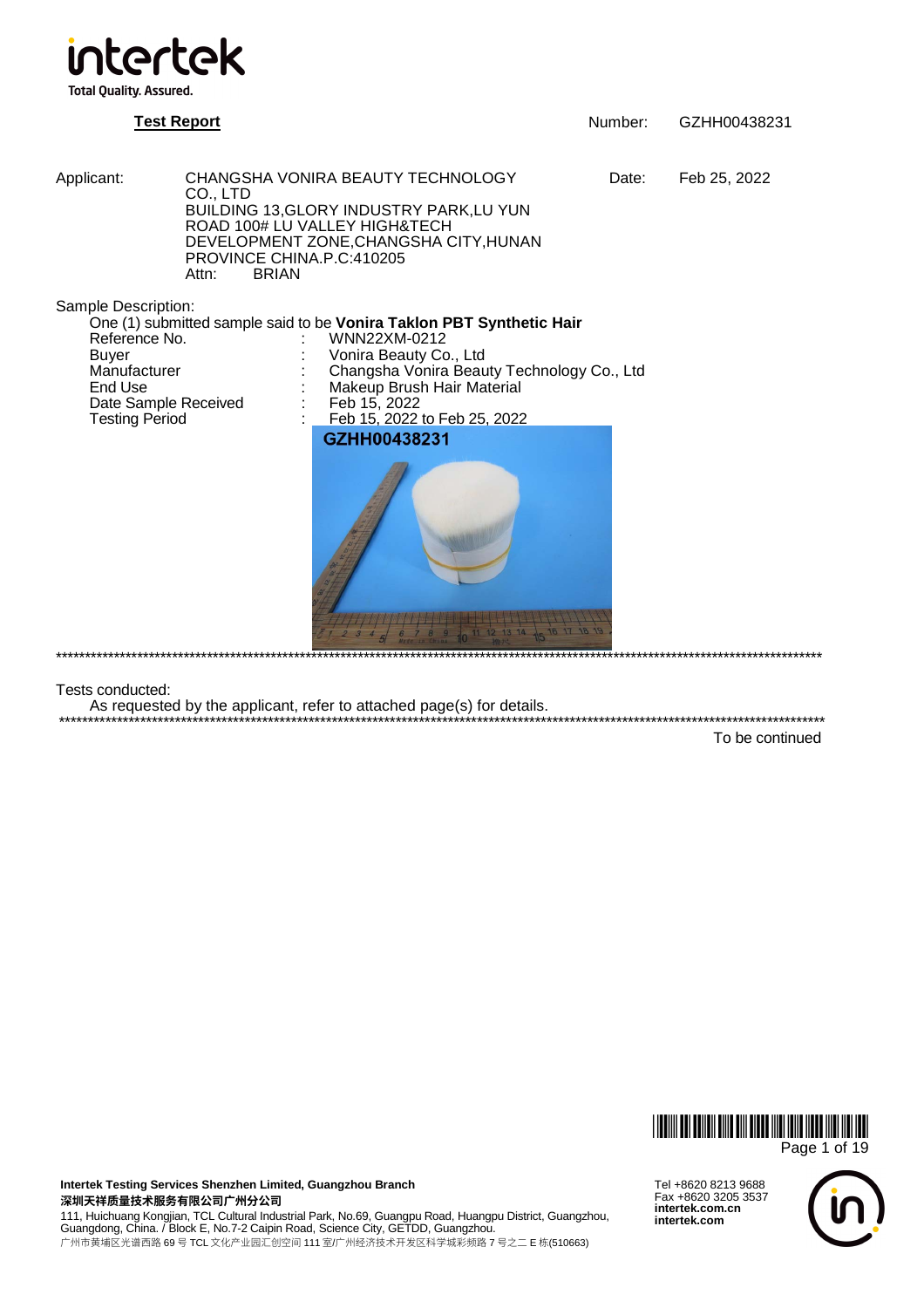

**Test Report Number:** GZHH00438231

| Conclusion:            |                                                                                                                 |             |  |  |  |  |
|------------------------|-----------------------------------------------------------------------------------------------------------------|-------------|--|--|--|--|
| Tested Sample          | Standard                                                                                                        | Result      |  |  |  |  |
| Tested component(s) of | EU REACH Regulation (EC) No 1907/2006 Article                                                                   | Meet        |  |  |  |  |
| submitted sample(s)    | 33(1) Obligation to provide information of safe use<br>(see REACH and WFD requirement in report for<br>details) | Requirement |  |  |  |  |
|                        |                                                                                                                 |             |  |  |  |  |

Authorized by: For Intertek Testing Services Shenzhen Ltd. Guangzhou Branch, Hardlines

s  $\iota$ 

Victor T.JUWang Assistant General Manager





**Intertek Testing Services Shenzhen Limited, Guangzhou Branch**  深圳天祥质量技术服务有限公司广州分公司

111, Huichuang Kongjian, TCL Cultural Industrial Park, No.69, Guangpu Road, Huangpu District, Guangzhou,<br>Guangdong, China. / Block E, No.7-2 Caipin Road, Science City, GETDD, Guangzhou. 广州市黄埔区光谱西路 69 号 TCL 文化产业园汇创空间 111 室/广州经济技术开发区科学城彩频路 7 号之二 E 栋(510663)

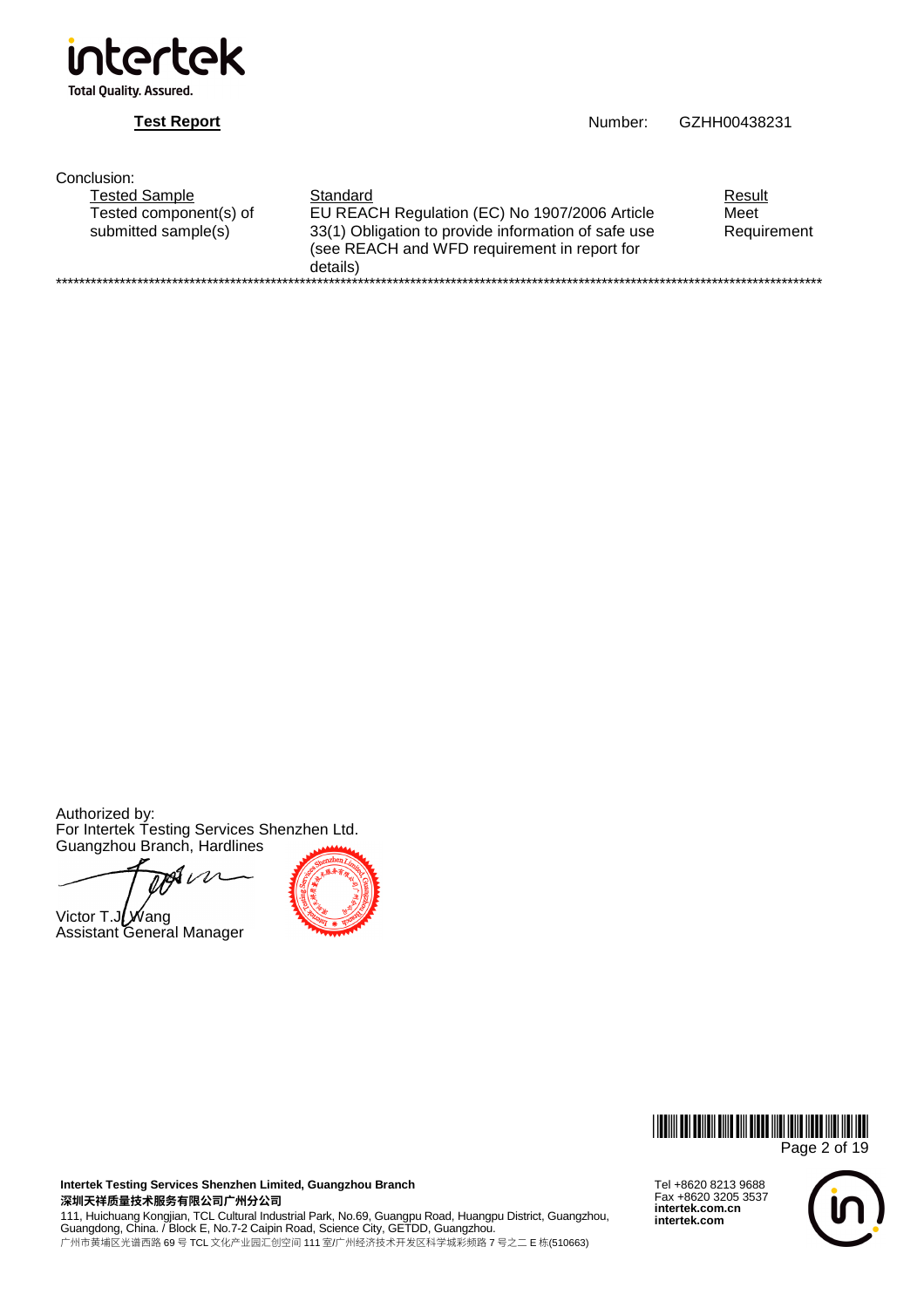

# 1 (A) SVHC Testing Results

By Inductively Coupled Plasma Optical Emission Spectrometry, Ion Chromatography, UV-Visible Spectrophotometry, Gas Chromatographic - Mass Spectrometry, Liquid Chromatographic / Tandem Mass Spectrometer and High Performance Liquid Chromatography analysis.

Table (P1)

| Chemical<br>Substance               | Results % (w/w) |
|-------------------------------------|-----------------|
|                                     |                 |
| Tested<br>SVHCs in<br>Chemical list | <b>ND</b>       |

SVHC = Substance of very high concern

 $ND = Not detected (less than reporting limit)$ Reporting limit  $= 0.1\%$ 

Test component: (1) White PBT plastic.

(B) Tested SVHC Chemicals list:

| No. | <b>Chemical Substance</b>                  | CAS No.    | No.            | <b>Chemical Substance</b>           | CAS No.                       |
|-----|--------------------------------------------|------------|----------------|-------------------------------------|-------------------------------|
| 1   | Cobalt Dichloride $\Lambda$                | 7646-79-9  | $\overline{2}$ | Diarsenic Pentaoxide $\Lambda$      | 1303-28-2                     |
| 3   | Diarsenic Trioxide $\Lambda$               | 1327-53-3  | 4              | Lead Hydrogen<br>Arsenate $\Lambda$ | 7784-40-9                     |
| 5   | Triethyl Arsenate $\Delta$                 | 15606-95-8 | 6              | Sodium Dichromate $\Lambda$         | 7789-12-0, 10588-<br>$01 - 9$ |
| 7   | Bis (Tributyltin)<br>Oxide (TBTO) $\Delta$ | 56-35-9    | 8              | Anthracene                          | 120-12-7                      |



Tel +8620 8213 9688 Fax +8620 3205 3537 **intertek.com.cn intertek.com**

**Intertek Testing Services Shenzhen Limited, Guangzhou Branch**  深圳天祥质量技术服务有限公司广州分公司

111, Huichuang Kongjian, TCL Cultural Industrial Park, No.69, Guangpu Road, Huangpu District, Guangzhou, Guangdong, China. / Block E, No.7-2 Caipin Road, Science City, GETDD, Guangzhou. 广州市黄埔区光谱西路 69 号 TCL 文化产业园汇创空间 111 室/广州经济技术开发区科学城彩频路 7 号之二 E 栋(510663)

**Test Report** Number: GZHH00438231

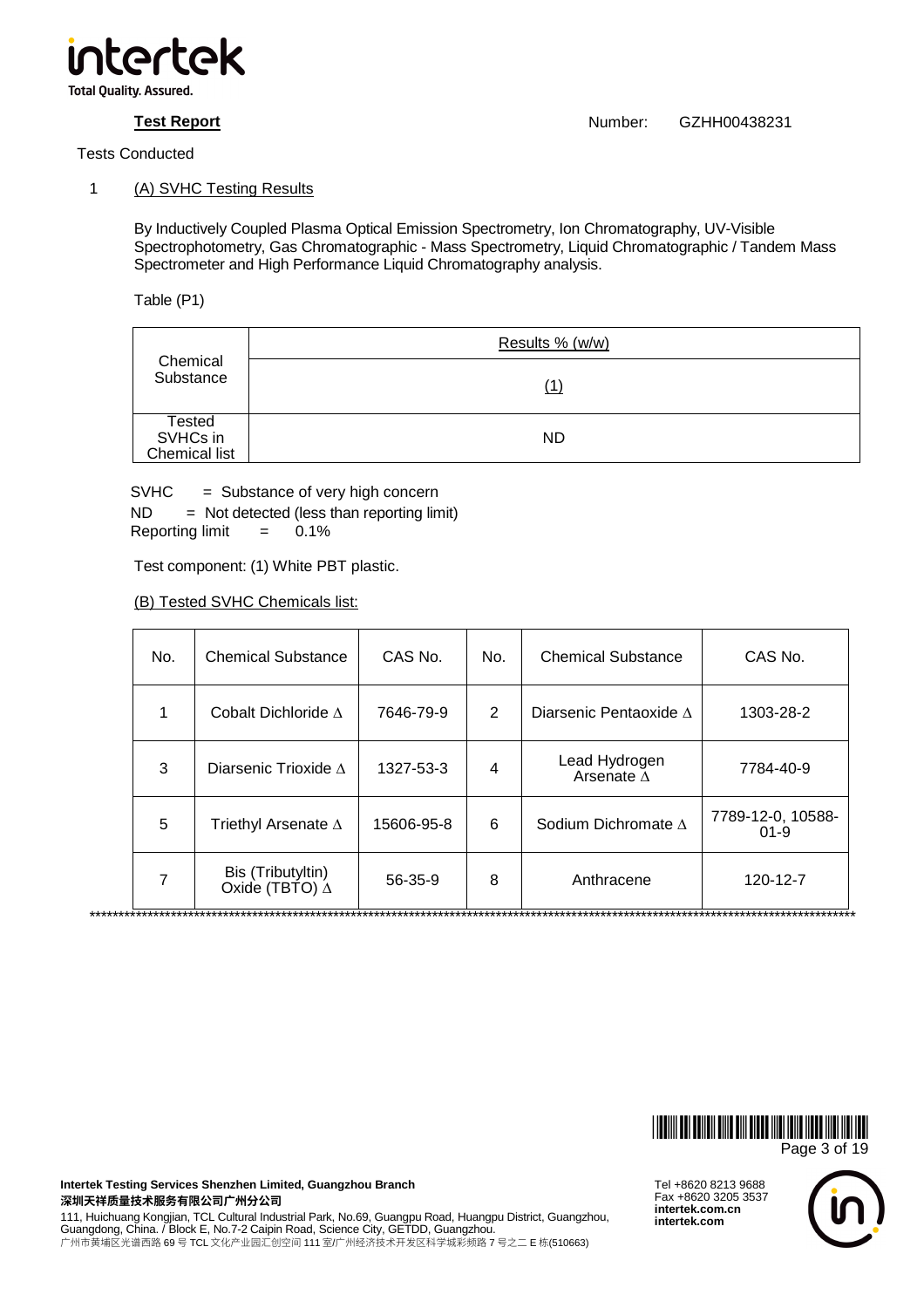

**Test Report Number:** GZHH00438231

| No. | <b>Chemical Substance</b>                                                            | CAS No.                   | No. | <b>Chemical Substance</b>                                                                                                                  | CAS No.                                                                   |
|-----|--------------------------------------------------------------------------------------|---------------------------|-----|--------------------------------------------------------------------------------------------------------------------------------------------|---------------------------------------------------------------------------|
| 9   | $4,4'$ -<br>Diaminodiphenylmetha<br>ne (MDA)                                         | 101-77-9                  | 10  | Hexabromocyclododec<br>ane (HBCDD) and All<br>Major<br><b>Diastereoisomers</b><br>Identified (α-HBCDD,<br>$\beta$ -HBCDD, $\gamma$ -HBCDD) | 25637-99-4 and<br>3194-55-6 (134237-<br>50-6,134237-51-7,<br>134237-52-8) |
| 11  | 5-Tert-Butyl-2,4,6-<br>Trinitro-m-Xylene<br>(Musk Xylene)                            | $81 - 15 - 2$             | 12  | Bis (2-Ethylhexyl)<br>Phthalate (DEHP)                                                                                                     | 117-81-7                                                                  |
| 13  | <b>Dibutyl Phthalate</b><br>(DBP)                                                    | 84-74-2                   | 14  | Benzyl Butyl Phthalate<br>(BBP)                                                                                                            | 85-68-7                                                                   |
| 15  | <b>Short Chain</b><br><b>Chlorinated Paraffins</b><br>$(C10-13)$                     | 85535-84-8                | 16  | Lead Chromate $\Delta$                                                                                                                     | 7758-97-6                                                                 |
| 17  | <b>Lead Chromate</b><br>Molybdate Sulphate<br>Red (C.I. Pigment Red<br>104) $\Delta$ | 12656-85-8                | 18  | Lead Sulfochromate<br>Yellow (C.I. Pigment<br>Yellow 34) $\Delta$                                                                          | 1344-37-2                                                                 |
| 19  | Tris (2-Chloroethyl)<br>Phosphate                                                    | 115-96-8                  | 20  | 2,4-Dinitrotoluene                                                                                                                         | 121-14-2                                                                  |
| 21  | Diisobutyl Phthalate<br>(DIBP)                                                       | 84-69-5                   | 22  | Coal Tar Pitch, High<br>Temperature                                                                                                        | 65996-93-2                                                                |
| 23  | Anthracene Oil                                                                       | 90640-80-5                | 24  | Anthracene Oil,<br>Anthracene Paste,<br>Distn. Lights                                                                                      | 91995-17-4                                                                |
| 25  | Anthracene Oil,<br>Anthracene Paste,<br>Anthracene Fraction                          | 91995-15-2                | 26  | Anthracene Oil,<br>Anthracene-low                                                                                                          | 90640-82-7                                                                |
| 27  | Anthracene Oil,<br>Anthracene Paste                                                  | 90640-81-6                | 28  | Acrylamide                                                                                                                                 | 79-06-1                                                                   |
| 29  | Boric Acid $\Delta$                                                                  | 10043-35-3,<br>11113-50-1 | 30  | Disodium Tetraborate,<br>Anhydrous $\Delta$                                                                                                | 1330-43-4, 12179-<br>04-3, 1303-96-4                                      |
| 31  | Tetraboron Disodium<br>Heptaoxide, Hydrate $\Delta$                                  | 12267-73-1                | 32  | Sodium Chromate $\Delta$                                                                                                                   | 7775-11-3                                                                 |
|     |                                                                                      |                           |     |                                                                                                                                            |                                                                           |



**Intertek Testing Services Shenzhen Limited, Guangzhou Branch**  深圳天祥质量技术服务有限公司广州分公司

111, Huichuang Kongjian, TCL Cultural Industrial Park, No.69, Guangpu Road, Huangpu District, Guangzhou,<br>Guangdong, China. / Block E, No.7-2 Caipin Road, Science City, GETDD, Guangzhou. 广州市黄埔区光谱西路 69 号 TCL 文化产业园汇创空间 111 室/广州经济技术开发区科学城彩频路 7 号之二 E 栋(510663)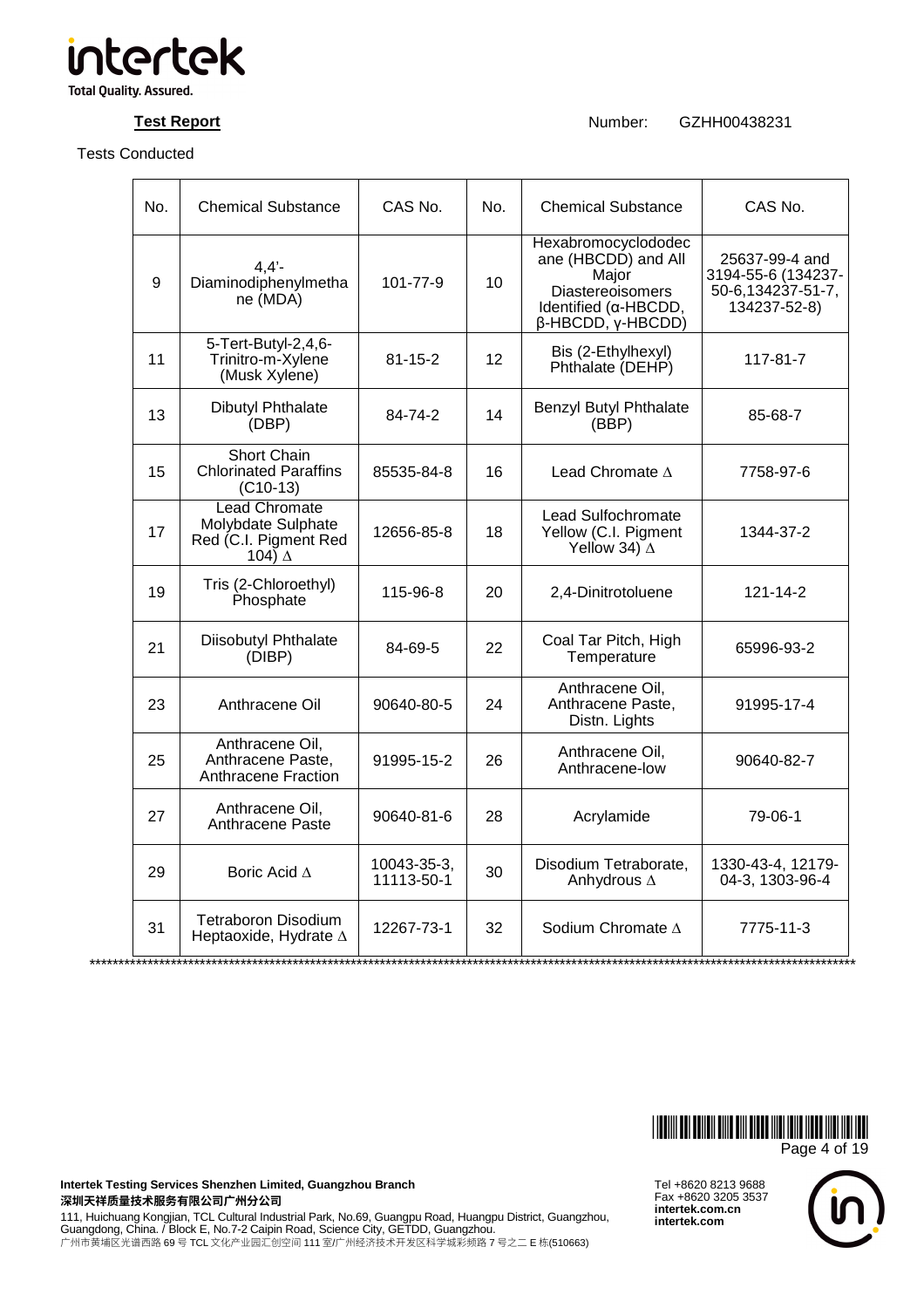

**Test Report Number:** GZHH00438231

| No. | <b>Chemical Substance</b>                                                                | CAS No.    | No. | <b>Chemical Substance</b>                                                                                    | CAS No.                 |
|-----|------------------------------------------------------------------------------------------|------------|-----|--------------------------------------------------------------------------------------------------------------|-------------------------|
| 33  | Potassium Chromate $\Lambda$                                                             | 7789-00-6  | 34  | Ammonium Dichromate $\Delta$                                                                                 | 7789-09-5               |
| 35  | Potassium Dichromate A                                                                   | 7778-50-9  | 36  | Trichloroethylene                                                                                            | 79-01-6                 |
| 37  | 2-Methoxyethanol                                                                         | 109-86-4   | 38  | 2-Ethoxyethanol                                                                                              | 110-80-5                |
| 39  | Cobalt Sulphate A                                                                        | 10124-43-3 | 40  | Cobalt Dinitrate $\Delta$                                                                                    | 10141-05-6              |
| 41  | Cobalt Carbonate A                                                                       | 513-79-1   | 42  | Cobalt Diacetate $\Delta$                                                                                    | $71 - 48 - 7$           |
| 43  | Chromium Trioxide A                                                                      | 1333-82-0  | 44  | Chromic Acid $\Delta$<br>Dichromic Acid $\Delta$<br>Oligomers of Chromic Acid<br>and Dichromic Acid $\Delta$ | 7738-94-5<br>13530-68-2 |
| 45  | Strontium Chromate∆                                                                      | 7789-06-2  | 46  | 2-ethoxyethyl acetate (2-<br>EEA)                                                                            | $111 - 15 - 9$          |
| 47  | 1,2-Benzenedicarboxylic<br>acid, di-C7-11-branched<br>and linear alkyl esters<br>(DHNUP) | 68515-42-4 | 48  | Hydrazine                                                                                                    | 7803-57-8<br>302-01-2   |
| 49  | 1-methyl-2-pyrrolidone                                                                   | 872-50-4   | 50  | 1,2,3-trichloropropane                                                                                       | $96 - 18 - 4$           |
| 51  | 1,2-Benzenedicarboxylic<br>acid, di-C6-8-branched<br>alkyl esters, C7-rich<br>(DIHP)     | 71888-89-6 | 52  | Lead dipicrate <sup><math>\Delta</math></sup>                                                                | 6477-64-1               |
| 53  | Lead styphnate <sup><math>\Delta</math></sup>                                            | 15245-44-0 | 54  | Lead azide; Lead diazide $\Delta$                                                                            | 13424-46-9              |



Tel +8620 8213 9688 Fax +8620 3205 3537 **intertek.com.cn intertek.com**



**Intertek Testing Services Shenzhen Limited, Guangzhou Branch**  深圳天祥质量技术服务有限公司广州分公司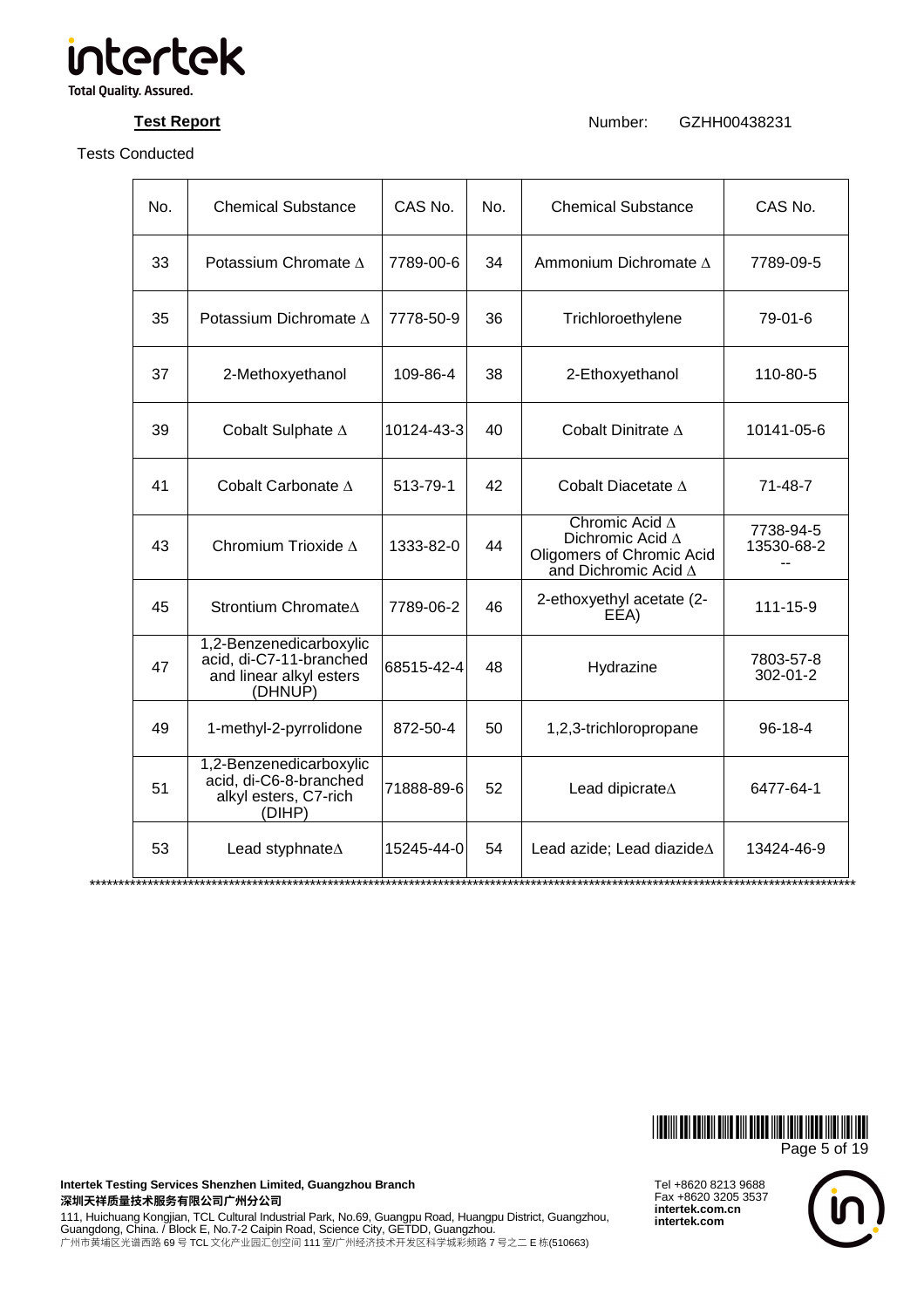

**Test Report Number:** GZHH00438231

| No. | <b>Chemical Substance</b>                                                          | CAS No.                           | No. | <b>Chemical Substance</b>                                                        | CAS No.                       |
|-----|------------------------------------------------------------------------------------|-----------------------------------|-----|----------------------------------------------------------------------------------|-------------------------------|
| 55  | Phenolphthalein                                                                    | 77-09-8                           | 56  | 2,2'-dichloro-4,4'-<br>methylenedianiline<br>(MOCA)                              | $101 - 14 - 4$                |
| 57  | $N, N-$<br>dimethylacetamide<br>(DMAC)                                             | 127-19-5                          | 58  | Trilead diarsenate $\Delta$                                                      | 3687-31-8                     |
| 59  | Calcium arsenateA                                                                  | 7778-44-1                         | 60  | Arsenic acid $\Delta$                                                            | 7778-39-4                     |
| 61  | Bis(2-methoxyethyl)<br>ether                                                       | 111-96-6                          | 62  | 1,2-Dichloroethane                                                               | 107-06-2                      |
| 63  | $4-(1,1,3,3-$<br>tetramethylbutyl)phe<br>nol, (4-tert-<br>Octylphenol)             | 140-66-9                          | 64  | 2-Methoxyaniline; o-<br>Anisidine                                                | $90 - 04 - 0$                 |
| 65  | Bis(2-methoxyethyl)<br>phthalate (DMEP)                                            | 117-82-8                          | 66  | Formaldehyde,<br>oligomeric reaction<br>products with aniline<br>(technical MDA) | 25214-70-4                    |
| 67  | Pentazinc chromate<br>octahydroxide∆                                               | 49663-84-5                        | 68  | Potassium<br>hydroxyoctaoxodizincat<br>e di-chromate∆                            | 11103-86-9                    |
| 69  | Dichromium<br>tris(chromate) $\Delta$                                              | 24613-89-6                        | 70  | Aluminosilicate<br><b>Refractory Ceramic</b><br>Fibres $\Delta$                  | (Index No. 650-017-<br>$00-8$ |
| 71  | <b>Zirconia</b><br>Aluminosilicate<br><b>Refractory Ceramic</b><br>Fibres $\Delta$ | (Index No. 650-<br>$017 - 00 - 8$ | 72  | $1,2-bis(2-$<br>methoxyethoxy) ethane<br>(TEGDME; triglyme)                      | 112-49-2                      |
| 73  | $1.2 -$<br>dimethoxyethane;<br>ethylene glycol<br>dimethyl ether<br>(EGDME)        | $110 - 71 - 4$                    | 74  | Diboron trioxideA                                                                | 1303-86-2                     |
| 75  | Formamide                                                                          | $75-12-7$                         | 76  | Lead(II)<br>bis(methanesulfonate) $\Delta$                                       | 17570-76-2                    |



**Intertek Testing Services Shenzhen Limited, Guangzhou Branch**  深圳天祥质量技术服务有限公司广州分公司

111, Huichuang Kongjian, TCL Cultural Industrial Park, No.69, Guangpu Road, Huangpu District, Guangzhou,<br>Guangdong, China. / Block E, No.7-2 Caipin Road, Science City, GETDD, Guangzhou. 广州市黄埔区光谱西路 69 号 TCL 文化产业园汇创空间 111 室/广州经济技术开发区科学城彩频路 7 号之二 E 栋(510663)

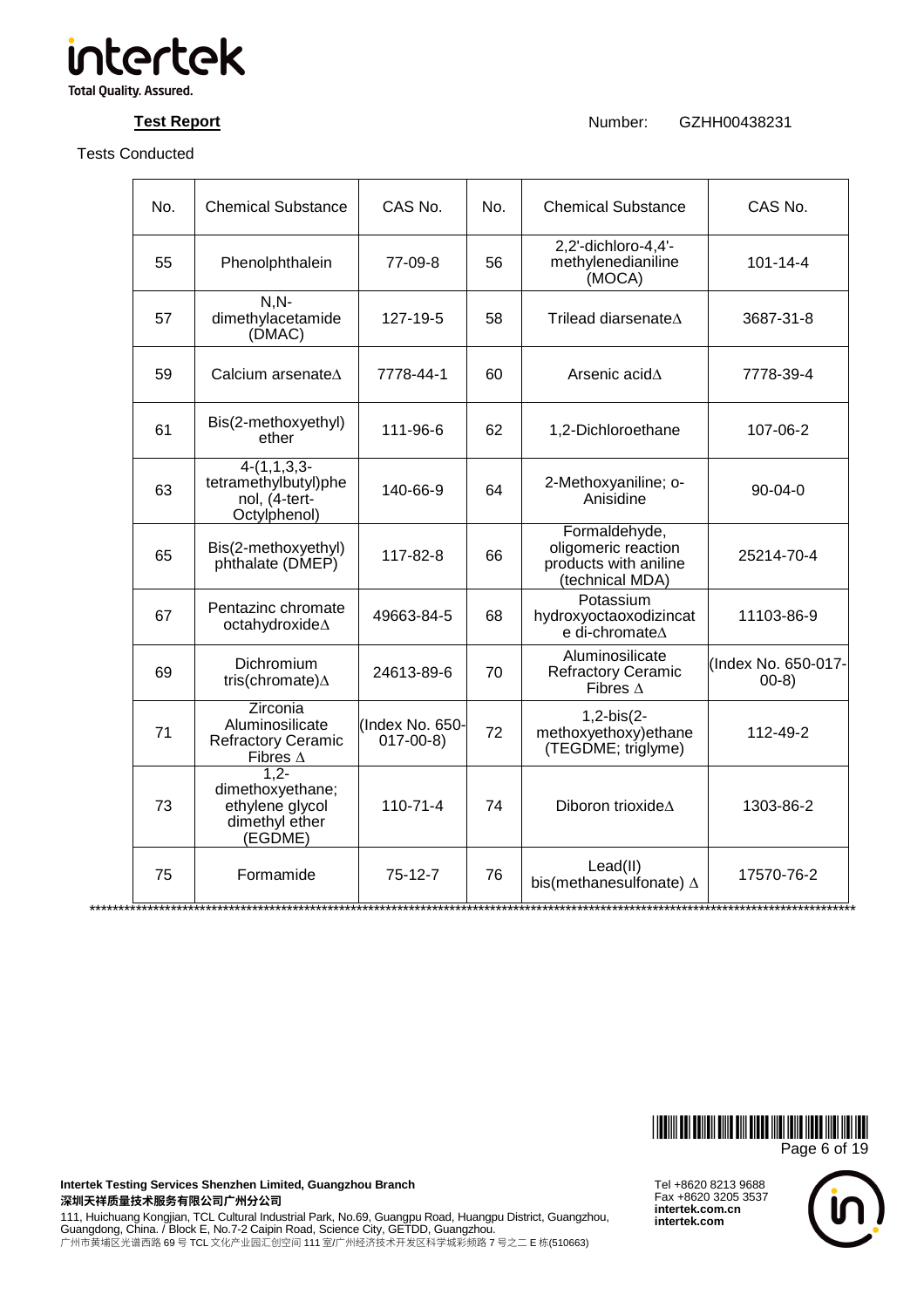

**Test Report Number:** GZHH00438231

| No. | <b>Chemical Substance</b>                                                                                                                                                                                                                                              | CAS No.       | No. | <b>Chemical Substance</b>                                                                                                                                                                                                                                                                  | CAS No.        |
|-----|------------------------------------------------------------------------------------------------------------------------------------------------------------------------------------------------------------------------------------------------------------------------|---------------|-----|--------------------------------------------------------------------------------------------------------------------------------------------------------------------------------------------------------------------------------------------------------------------------------------------|----------------|
| 77  | TGIC (1,3,5-<br>tris(oxiranylmethyl)-<br>1,3,5-triazine-<br>2,4,6(1H,3H,5H)-<br>trione)                                                                                                                                                                                | 2451-62-9     | 78  | $\beta$ -TGIC (1,3,5-tris[(2S)<br>and $2R$ )-2,3-<br>epoxypropyl]-1,3,5-<br>triazine-2,4,6-<br>(1H,3H,5H)-trione)                                                                                                                                                                          | 59653-74-6     |
| 79  | 4,4'<br>bis(dimethylamino)be<br>nzophenone<br>(Michler's ketone)                                                                                                                                                                                                       | $90 - 94 - 8$ | 80  | N,N,N',N'-tetramethyl-<br>4,4'-methylenedianiline<br>(Michler's base)                                                                                                                                                                                                                      | $101 - 61 - 1$ |
| 81  | $[4 - 14, 4]$<br>bis(dimethylamino)<br>benzhydrylidene]cycl<br>ohexa-2,5-dien-1-<br>ylidene]dimethylamm<br>onium chloride (C.I.<br>Basic Violet 3) [with<br>$\geq$ 0.1% of Michler's<br>ketone (EC No. 202-<br>027-5) or Michler's<br>base (EC No. 202-<br>$959-2$ ] + | 548-62-9      | 82  | $[4-[4-1]$ anilino-1-<br>naphthyl][4-<br>(dimethylamino)phenyl]<br>methylene]cyclohexa-<br>2,5-dien-1-ylidene]<br>dimethylammonium<br>chloride (C.I. Basic<br>Blue 26) [with $\geq$ 0.1%<br>of Michler's ketone (EC<br>No. 202-027-5) or<br>Michler's base (EC No.<br>$202 - 959 - 2)$ ] + | 2580-56-5      |
| 83  | $\alpha$ , $\alpha$ -Bis[4-<br>(dimethylamino)phen<br>$y$ l]-4<br>(phenylamino)naphth<br>alene-1-<br>methanol (C.I.<br>Solvent Blue 4) [with<br>$\geq$ 0.1% of Michler's<br>ketone (EC No. 202-<br>027-5) or Michler's<br>base (EC No. 202-<br>$959-2$ ] +             | 6786-83-0     | 84  | 4.4'<br>bis(dimethylamino)-4"-<br>(methylamino)trityl<br>alcohol [with $\geq$ 0.1% of<br>Michler's ketone (EC<br>No. 202-027-5) or<br>Michler's base (EC No.<br>$202 - 959 - 2)$ +                                                                                                         | $561 - 41 - 1$ |
| 85  | Bis(pentabromophen<br>yl) ether<br>(decabromodiphenyl<br>ether; DecaBDE)                                                                                                                                                                                               | 1163-19-5     | 86  | Pentacosafluorotrideca<br>noic acid                                                                                                                                                                                                                                                        | 72629-94-8     |
| 87  | Tricosafluorododeca<br>noic acid                                                                                                                                                                                                                                       | 307-55-1      | 88  | Henicosafluoroundecan<br>oic acid                                                                                                                                                                                                                                                          | 2058-94-8      |



Tel +8620 8213 9688 Fax +8620 3205 3537 **intertek.com.cn intertek.com**



**Intertek Testing Services Shenzhen Limited, Guangzhou Branch**  深圳天祥质量技术服务有限公司广州分公司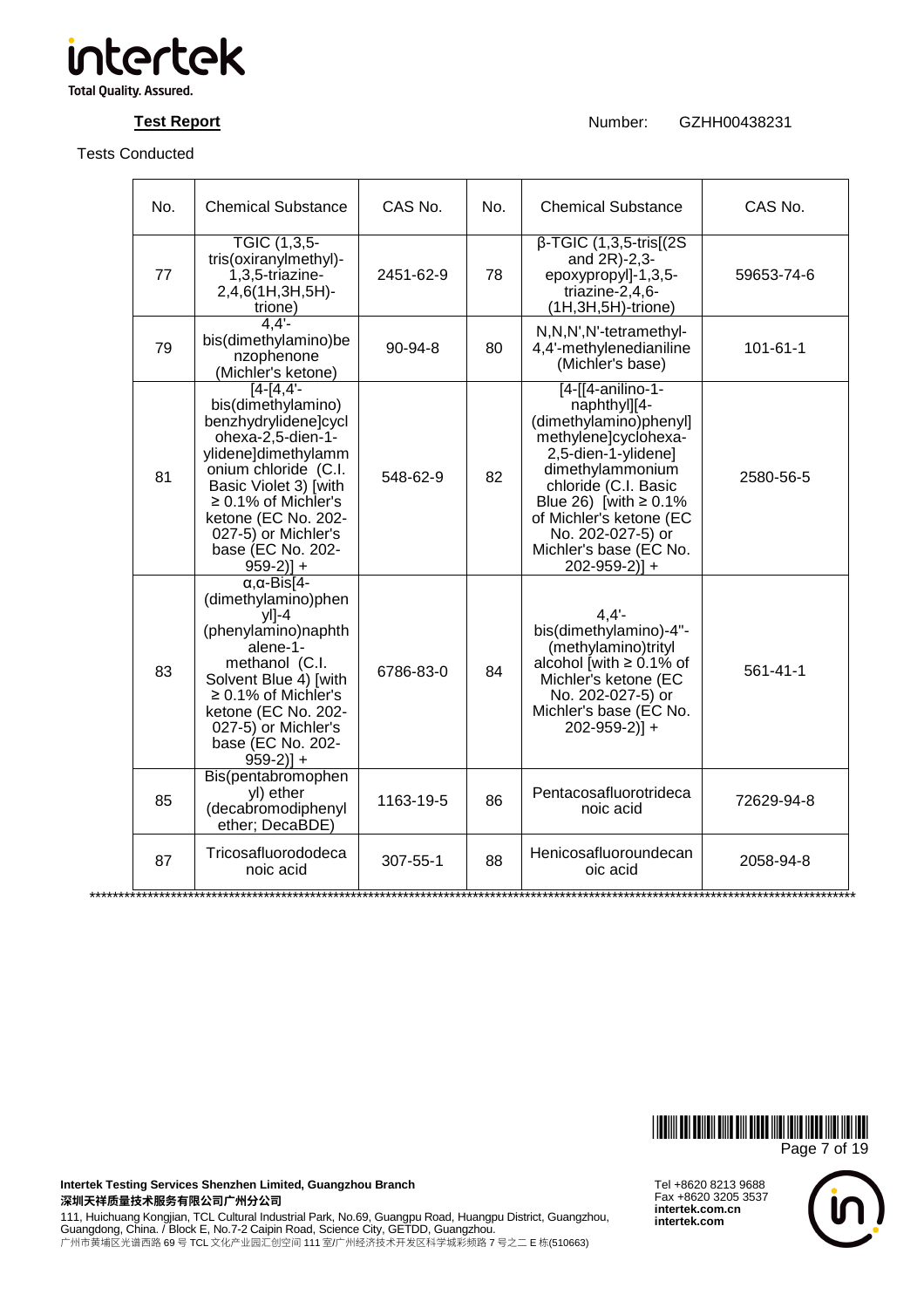

**Test Report Number:** GZHH00438231

| No. | <b>Chemical Substance</b>                                                                                                                                                                                                                                                                                                                                              | CAS No.                             | No. | <b>Chemical Substance</b>                                                                                                                                                                                                                                                                                                                                                                                        | CAS No.                                              |
|-----|------------------------------------------------------------------------------------------------------------------------------------------------------------------------------------------------------------------------------------------------------------------------------------------------------------------------------------------------------------------------|-------------------------------------|-----|------------------------------------------------------------------------------------------------------------------------------------------------------------------------------------------------------------------------------------------------------------------------------------------------------------------------------------------------------------------------------------------------------------------|------------------------------------------------------|
| 89  | Heptacosafluorotetra<br>decanoic acid                                                                                                                                                                                                                                                                                                                                  | 376-06-7                            | 90  | Diazene-1,2-<br>dicarboxamide (C,C'-<br>azodi(formamide))                                                                                                                                                                                                                                                                                                                                                        | $123 - 77 - 3$                                       |
| 91  | Cyclohexane-1,2-<br>dicarboxylic<br>anhydride [1]<br>cis-cyclohexane-1,2-<br>dicarboxylic<br>anhydride <sup>[2]</sup><br>trans-cyclohexane-<br>1,2-dicarboxylic<br>anhydride [3]<br>[The individual cis-<br>$[2]$ and trans- $[3]$<br>isomer substances<br>and all possible<br>combinations of the<br>cis- and trans-<br>isomers [1] are<br>covered<br>by this entry]. | 85-42-7<br>13149-00-3<br>14166-21-3 | 92  | Hexahydromethylphthal<br>ic anhydride [1],<br>Hexahydro-4-<br>methylphthalic<br>anhydride [2],<br>Hexahydro-1-<br>methylphthalic<br>anhydride [3],<br>Hexahydro-3-<br>methylphthalic<br>anhydride [4]<br>[The individual isomers<br>$[2]$ , $[3]$ and $[4]$<br>(including their cis- and<br>trans-stereo isomeric<br>forms) and all possible<br>combinations of the<br>isomers [1] are covered<br>by this entry] | 25550-51-0<br>19438-60-9<br>48122-14-1<br>57110-29-9 |
| 93  | 4-Nonylphenol,<br>branched and linear<br>[substances with a<br>linear and/or<br>branched alkyl chain<br>with a carbon<br>number of 9<br>covalently bound in<br>position 4 to phenol,<br>covering also UVCB-<br>and well-defined<br>substances which<br>include any of the<br>individual isomers or<br>a combination<br>thereofl                                        |                                     | 94  | $4-(1,1,3,3-$<br>tetramethylbutyl)phenol<br>, ethoxylated<br>[covering well-defined<br>substances and UVCB<br>substances, polymers<br>and homologues]                                                                                                                                                                                                                                                            |                                                      |



Tel +8620 8213 9688 Fax +8620 3205 3537 **intertek.com.cn intertek.com**



**Intertek Testing Services Shenzhen Limited, Guangzhou Branch**  深圳天祥质量技术服务有限公司广州分公司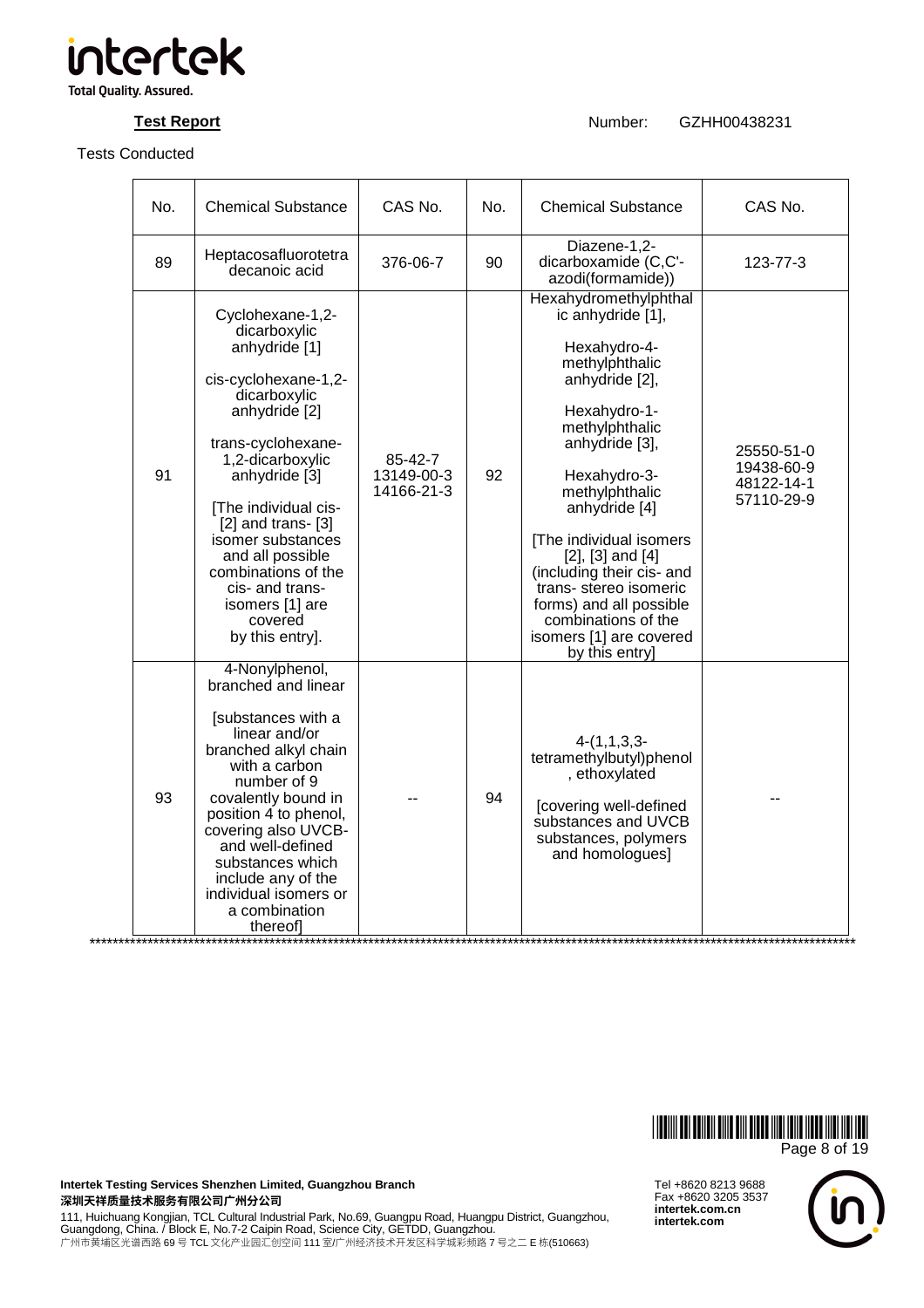

**Test Report Number:** GZHH00438231

| No. | <b>Chemical Substance</b>                                                                                                                                                                                                                                                                                                                                                                      | CAS No.    | No. | <b>Chemical Substance</b>                                                    | CAS No.                                        |
|-----|------------------------------------------------------------------------------------------------------------------------------------------------------------------------------------------------------------------------------------------------------------------------------------------------------------------------------------------------------------------------------------------------|------------|-----|------------------------------------------------------------------------------|------------------------------------------------|
| 95  | Methoxyacetic acid                                                                                                                                                                                                                                                                                                                                                                             | 625-45-6   | 96  | N,N-dimethylformamide                                                        | 68-12-2                                        |
| 97  | Dibutyltin dichloride<br>(DBTC) $\Delta$                                                                                                                                                                                                                                                                                                                                                       | 683-18-1   | 98  | Lead monoxide (Lead<br>oxide) $\Delta$                                       | 1317-36-8                                      |
| 99  | Orange lead (Lead<br>tetroxide) $\Delta$                                                                                                                                                                                                                                                                                                                                                       | 1314-41-6  | 100 | Lead<br>bis(tetrafluoroborate) $\Delta$                                      | 13814-96-5                                     |
| 101 | <b>Trilead</b><br>bis(carbonate)dihydr<br>oxide $\Delta$                                                                                                                                                                                                                                                                                                                                       | 1319-46-6  | 102 | Lead titanium trioxideA                                                      | 12060-00-3                                     |
| 103 | Lead titanium<br>zirconium oxide $\Delta$                                                                                                                                                                                                                                                                                                                                                      | 12626-81-2 | 104 | Silicic acid, lead salt $\Delta$                                             | 11120-22-2                                     |
| 105 | Silicic acid<br>(H2Si2O5), barium<br>salt $(1:1)$ , lead-<br>$d$ oped $\Delta$<br>[with lead (Pb)<br>content above the<br>applicable generic<br>concentration limit for<br>'toxicity for<br>reproduction' Repr.<br>1A (CLP) or category<br>1 (DSD); the<br>substance is a<br>member of the group<br>entry of lead<br>compounds, with<br>index number 082-<br>001-00-6 in<br>Regulation (EC) No | 68784-75-8 | 106 | 1-bromopropane (n-<br>propyl bromide)                                        | 106-94-5                                       |
| 107 | 1272/2008]<br>Methyloxirane<br>(Propylene oxide)                                                                                                                                                                                                                                                                                                                                               | 75-56-9    | 108 | $1,2-$<br>Benzenedicarboxylic<br>acid, dipentylester,<br>branched and linear | 84777-06-0<br>******************************** |



**Intertek Testing Services Shenzhen Limited, Guangzhou Branch**  深圳天祥质量技术服务有限公司广州分公司

111, Huichuang Kongjian, TCL Cultural Industrial Park, No.69, Guangpu Road, Huangpu District, Guangzhou,<br>Guangdong, China. / Block E, No.7-2 Caipin Road, Science City, GETDD, Guangzhou. 广州市黄埔区光谱西路 69 号 TCL 文化产业园汇创空间 111 室/广州经济技术开发区科学城彩频路 7 号之二 E 栋(510663)

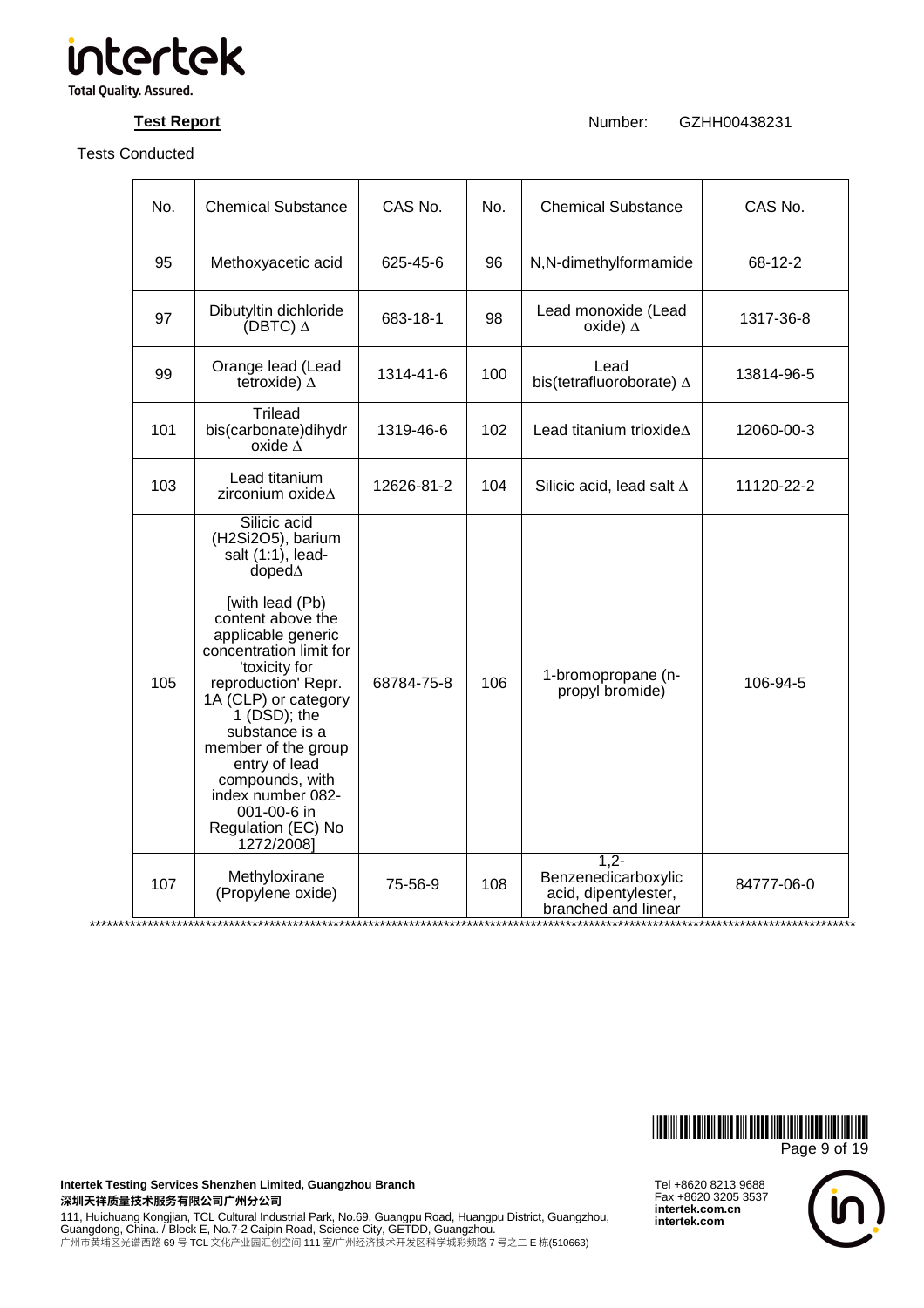

**Test Report Number:** GZHH00438231

| No. | <b>Chemical Substance</b>                      | CAS No.    | No. | <b>Chemical Substance</b>                                  | CAS No.     |
|-----|------------------------------------------------|------------|-----|------------------------------------------------------------|-------------|
| 109 | Diisopentylphthalate<br>(DIPP)                 | 605-50-5   | 110 | N-pentyl-<br>isopentylphthalate                            | 776297-69-9 |
| 111 | 1,2-diethoxyethane                             | 629-14-1   | 112 | Acetic acid, lead salt,<br>basic $\Delta$                  | 51404-69-4  |
| 113 | Lead oxide sulfate $\Delta$                    | 12036-76-9 | 114 | [Phthalato(2-<br>) dioxotrilead A                          | 69011-06-9  |
| 115 | Dioxobis(stearato)tril<br>ead $\Lambda$        | 12578-12-0 | 116 | Fatty acids, C16-18,<br>lead salts $\Delta$                | 91031-62-8  |
| 117 | Lead cynamidate $\Delta$                       | 20837-86-9 | 118 | Lead dinitrate <sup><math>\Delta</math></sup>              | 10099-74-8  |
| 119 | Pentalead tetraoxide<br>sulphate $\Delta$      | 12065-90-6 | 120 | Pyrochlore, antimony<br>lead yellow $\Delta$               | 8012-00-8   |
| 121 | Sulfurous acid, lead<br>salt, dibasic $\Delta$ | 62229-08-7 | 122 | Tetraethyllead∆                                            | 78-00-2     |
| 123 | Tetralead trioxide<br>sulphate∆                | 12202-17-4 | 124 | <b>Trilead dioxide</b><br>phosphonate∆                     | 12141-20-7  |
| 125 | Furan                                          | 110-00-9   | 126 | Diethyl sulphate                                           | 64-67-5     |
| 127 | Dimethyl sulphate                              | 77-78-1    | 128 | 3-ethyl-2-methyl-2-(3-<br>methylbutyl)-1,3-<br>oxazolidine | 143860-04-2 |
| 129 | Dinoseb (6-sec-butyl-<br>2,4-dinitrophenol)    | 88-85-7    | 130 | 4,4'-methylenedi-o-<br>toluidine                           | 838-88-0    |
| 131 | 4,4'-oxydianiline and<br>its salts             | 101-80-4   | 132 | 4-aminoazobenzene                                          | 60-09-3     |



**Intertek Testing Services Shenzhen Limited, Guangzhou Branch**  深圳天祥质量技术服务有限公司广州分公司

111, Huichuang Kongjian, TCL Cultural Industrial Park, No.69, Guangpu Road, Huangpu District, Guangzhou,<br>Guangdong, China. / Block E, No.7-2 Caipin Road, Science City, GETDD, Guangzhou. 广州市黄埔区光谱西路 69 号 TCL 文化产业园汇创空间 111 室/广州经济技术开发区科学城彩频路 7 号之二 E 栋(510663)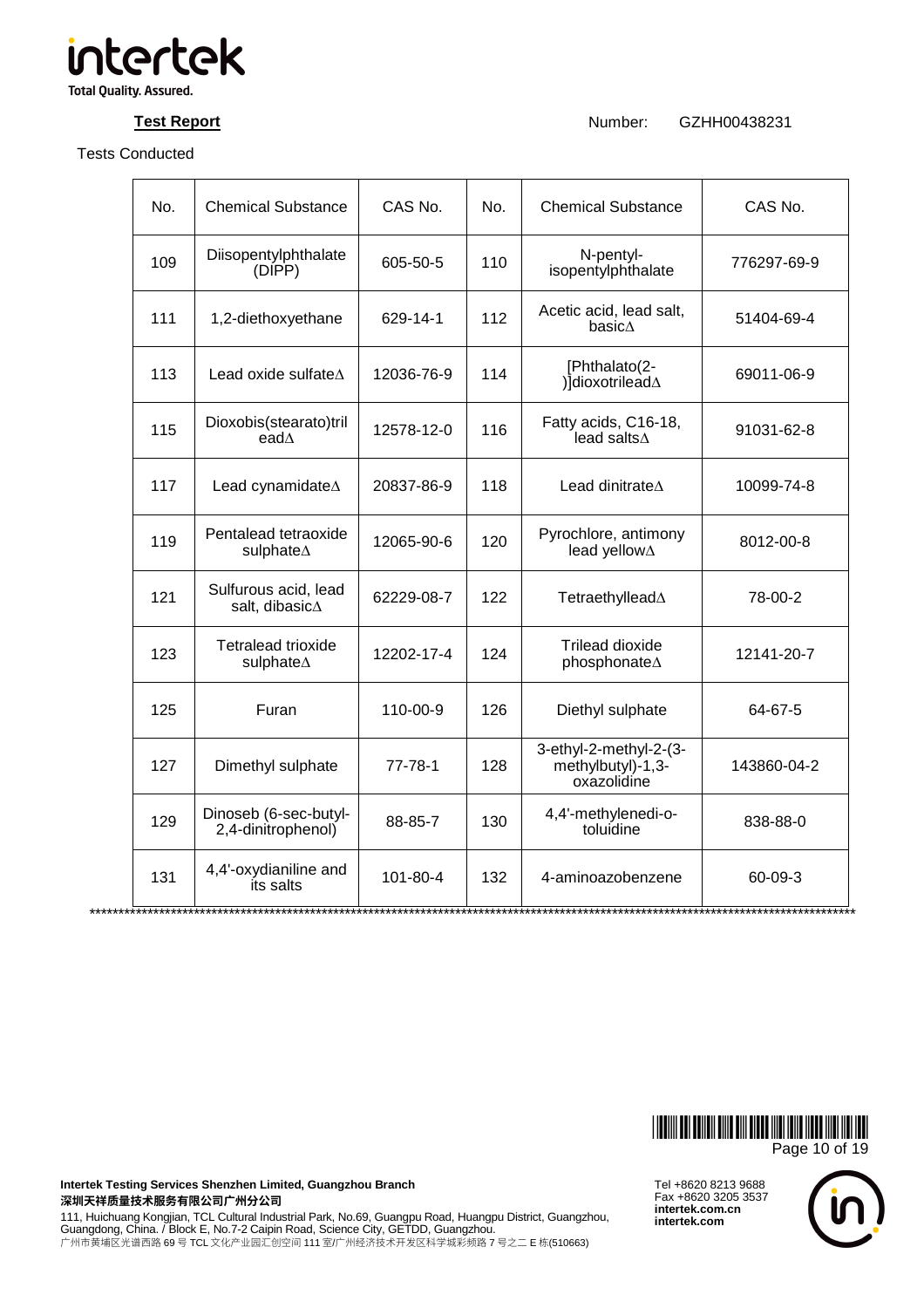

**Test Report Number:** GZHH00438231

| No. | <b>Chemical Substance</b>                                | CAS No.       | No. | <b>Chemical Substance</b>                                                                                                                                                                                                                                                                                                                                                              | CAS No.   |
|-----|----------------------------------------------------------|---------------|-----|----------------------------------------------------------------------------------------------------------------------------------------------------------------------------------------------------------------------------------------------------------------------------------------------------------------------------------------------------------------------------------------|-----------|
| 133 | 4-methyl-m-<br>phenylenediamine<br>(toluene-2,4-diamine) | $95 - 80 - 7$ | 134 | 6-methoxy-m-toluidine<br>(p-cresidine)                                                                                                                                                                                                                                                                                                                                                 | 120-71-8  |
| 135 | Biphenyl-4-ylamine                                       | $92 - 67 - 1$ | 136 | o-aminoazotoluene [(4-<br>o-tolylazo-o-toluidine])                                                                                                                                                                                                                                                                                                                                     | 97-56-3   |
| 137 | o-toluidine                                              | 95-53-4       | 138 | N-methylacetamide                                                                                                                                                                                                                                                                                                                                                                      | 79-16-3   |
| 139 | Cadmium $\Delta$                                         | 7440-43-9     | 140 | Cadmium oxide $\Delta$                                                                                                                                                                                                                                                                                                                                                                 | 1306-19-0 |
| 141 | Dipentyl phthalate<br>(DPP)                              | 131-18-0      | 142 | 4-Nonylphenol,<br>branched and linear,<br>ethoxylated<br>[substances with a<br>linear and/or branched<br>alkyl chain with a<br>carbon number of 9<br>covalently bound in<br>position 4 to phenol,<br>ethoxylated<br>covering UVCB- and<br>well-defined<br>substances, polymers<br>and homologues, which<br>include any of the<br>individual isomers<br>and/or combinations<br>thereof] |           |
| 143 | Ammonium<br>pentadecafluoroocta<br>noate (APFO)          | 3825-26-1     | 144 | Pentadecafluorooctanoi<br>c acid (PFOA)                                                                                                                                                                                                                                                                                                                                                | 335-67-1  |
| 145 | Cadmium sulphide A                                       | 1306-23-6     | 146 | Disodium 3,3'-[[1,1'-<br>biphenyl]-4,4'-<br>diylbis(azo)]bis(4-<br>aminonaphthalene-1-<br>sulphonate) (C.I. Direct<br>Red 28)                                                                                                                                                                                                                                                          | 573-58-0  |



Tel +8620 8213 9688 Fax +8620 3205 3537 **intertek.com.cn intertek.com**



**Intertek Testing Services Shenzhen Limited, Guangzhou Branch**  深圳天祥质量技术服务有限公司广州分公司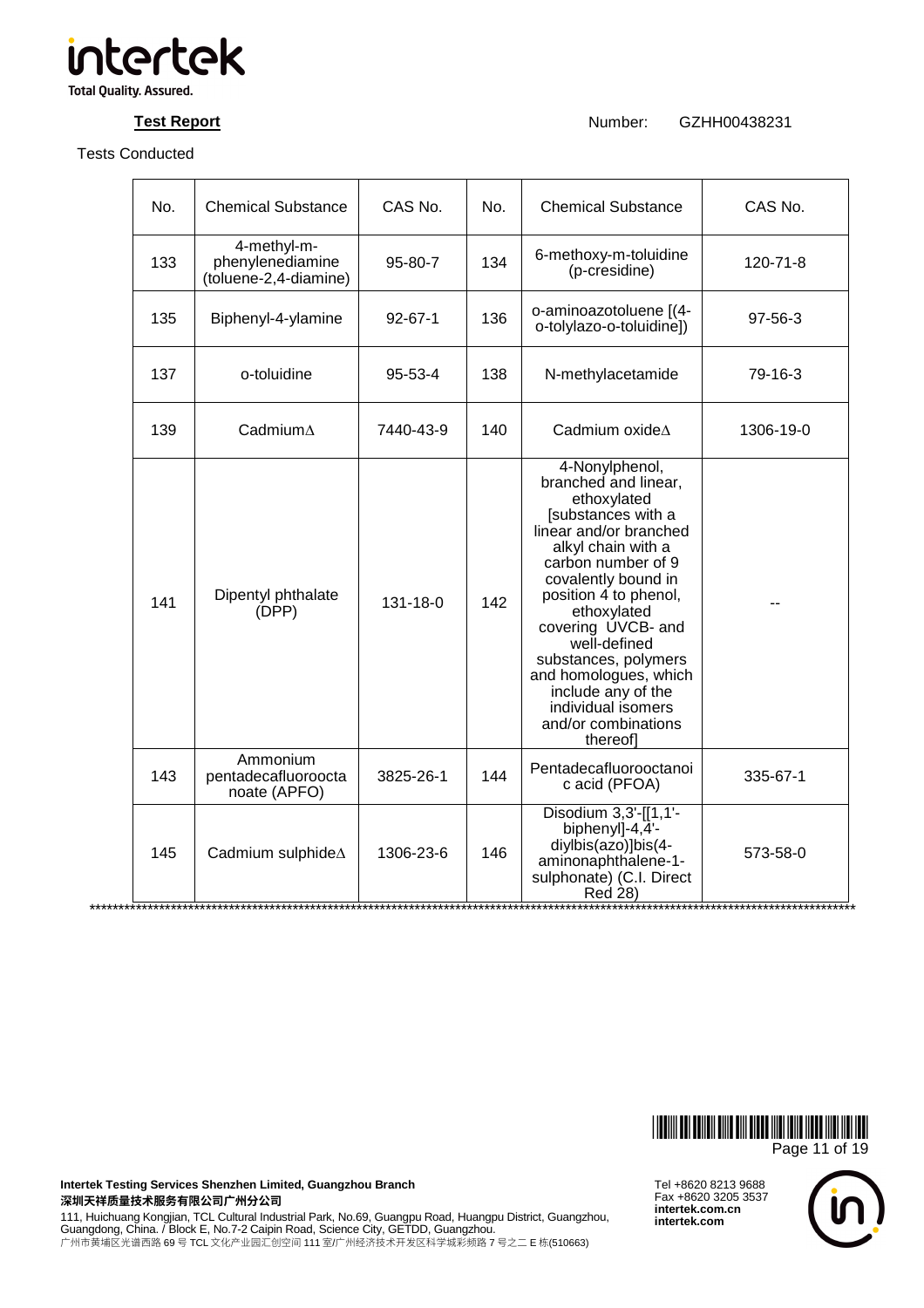

**Test Report Number:** GZHH00438231

| No. | <b>Chemical Substance</b>                                                                                                                                                                                                                                                                                  | CAS No.                   | No. | <b>Chemical Substance</b>                                                                                                                                                                                         | CAS No.                   |
|-----|------------------------------------------------------------------------------------------------------------------------------------------------------------------------------------------------------------------------------------------------------------------------------------------------------------|---------------------------|-----|-------------------------------------------------------------------------------------------------------------------------------------------------------------------------------------------------------------------|---------------------------|
| 147 | Disodium 4-amino-3-<br>$[4 - [(2, 4 -$<br>diaminophenyl)azo][1,1<br>'-biphenyl]-4-yl]azo]-5-<br>hydroxy-6-<br>(phenylazo)naphthalen<br>e-2,7-disulphonate (C.I.<br>Direct Black 38)                                                                                                                        | 1937-37-7                 | 148 | Dihexyl phthalate (DnHP)                                                                                                                                                                                          | 84-75-3                   |
| 149 | Imidazolidine-2-thione<br>(2-imidazoline-2-thiol)                                                                                                                                                                                                                                                          | 96-45-7                   | 150 | Lead di(acetate) $\Delta$                                                                                                                                                                                         | 301-04-2                  |
| 151 | Trixylyl phosphate                                                                                                                                                                                                                                                                                         | 25155-23-1                | 152 | 1,2-Benzenedicarboxylic<br>acid, dihexyl ester,<br>branched and linear<br>(Diisohexyl<br>phthalate(DIHP))                                                                                                         | 68515-50-4                |
| 153 | Cadmium chloride $\Delta$                                                                                                                                                                                                                                                                                  | 10108-64-2                | 154 | Sodium perborate;<br>perboric acid, sodium<br>salt∆                                                                                                                                                               |                           |
| 155 | Sodium<br>peroxometaborate∆                                                                                                                                                                                                                                                                                | 7632-04-4                 | 156 | 2-(2H-benzotriazol-2-yl)-<br>4,6-ditertpentylphenol<br>$(UV-328)$                                                                                                                                                 | 25973-55-1                |
| 157 | 2-benzotriazol-2-yl-4,6-<br>di-tert-butylphenol (UV-<br>320)                                                                                                                                                                                                                                               | 3846-71-7                 | 158 | 2-ethylhexyl 10-ethyl-4,4-<br>dioctyl-7-oxo-8-oxa-3,5-<br>dithia-4-<br>stannatetradecanoate<br>(DOTE)                                                                                                             | 15571-58-1                |
| 159 | Cadmium fluoride <sup><math>\Delta</math></sup>                                                                                                                                                                                                                                                            | 7790-79-6                 | 160 | Cadmium sulphate <sup><math>\Delta</math></sup>                                                                                                                                                                   | 10124-36-4;<br>31119-53-6 |
| 161 | Reaction mass of 2-<br>ethylhexyl 10-ethyl-4,4-<br>dioctyl-7-oxo-8-oxa-<br>3.5-dithia-4-<br>stannatetradecanoate<br>and 2-ethylhexyl 10-<br>ethyl-4-[[2-[(2-<br>ethylhexyl) oxy]-2-<br>oxoethyl]thio]-4-octyl-7-<br>oxo-8-oxa-3,5-dithia-4-<br>stannatetradecanoate<br>(reaction mass of<br>DOTE and MOTE) | 15571-58-1;<br>27107-89-7 | 162 | 1,2-benzenedicarboxylic<br>acid, di-C6-10-alkyl<br>esters; 1,2-<br>benzenedicarboxylic<br>acid, mixed decyl and<br>hexyl and octyl diesters<br>with $\geq 0.3\%$ of dihexyl<br>phthalate (EC No. 201-<br>$559-5)$ | 68515-51-5<br>68648-93-1  |

\*\*\*\*\*\*\*\*\*\*\*\*\*\*\*\*\*\*\*\*\*\*\*\*\*\*\*\*\*\*\*\*\*\*\*\*\*\*\*\*\*\*\*\*\*\*\*\*\*\*\*\*\*\*\*\*\*\*\*\*\*\*\*\*\*\*\*\*\*\*\*\*\*\*\*\*\*\*\*\*\*\*\*\*\*\*\*\*\*\*\*\*\*\*\*\*\*\*\*\*\*\*\*\*\*\*\*\*\*\*\*\*\*\*\*\*\*\*\*\*\*\*\*\*\*\*\*\*\*\*\*\*



**Intertek Testing Services Shenzhen Limited, Guangzhou Branch**  深圳天祥质量技术服务有限公司广州分公司

111, Huichuang Kongjian, TCL Cultural Industrial Park, No.69, Guangpu Road, Huangpu District, Guangzhou,<br>Guangdong, China. / Block E, No.7-2 Caipin Road, Science City, GETDD, Guangzhou. 广州市黄埔区光谱西路 69 号 TCL 文化产业园汇创空间 111 室/广州经济技术开发区科学城彩频路 7 号之二 E 栋(510663)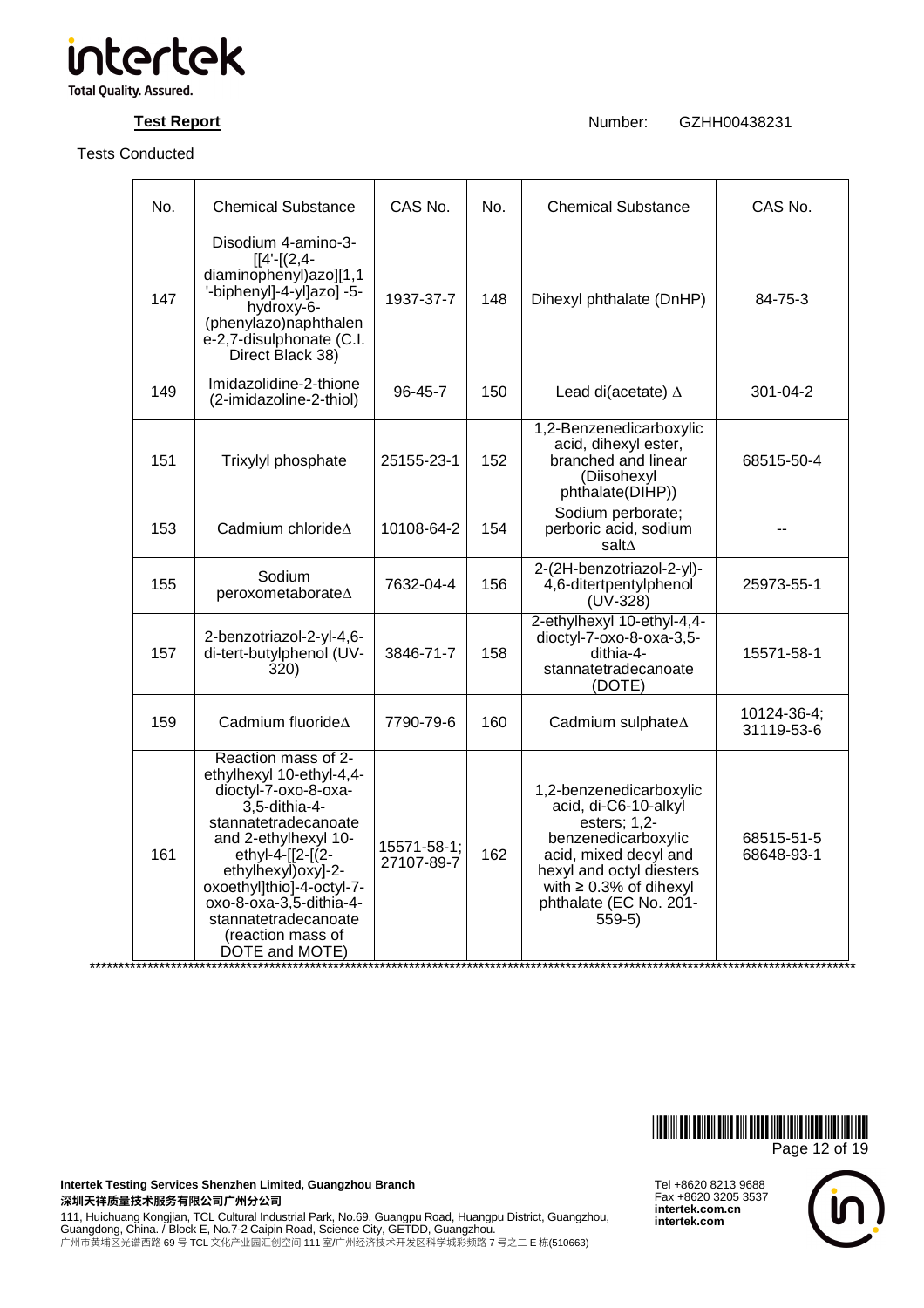

**Test Report Number:** GZHH00438231

| No. | <b>Chemical Substance</b>                                                                                                                                                                                                                                                      | CAS No.                            | No. | <b>Chemical Substance</b>                                                                                                                                                                                                                                                                                                                   | CAS No.                             |
|-----|--------------------------------------------------------------------------------------------------------------------------------------------------------------------------------------------------------------------------------------------------------------------------------|------------------------------------|-----|---------------------------------------------------------------------------------------------------------------------------------------------------------------------------------------------------------------------------------------------------------------------------------------------------------------------------------------------|-------------------------------------|
| 163 | 5-sec-butyl-2-(2,4-<br>dimethylcyclohex-3-en-<br>1-yl)-5-methyl-1,3-<br>dioxane [1], 5-sec-<br>butyl- $2-(4,6-$<br>dimethylcyclohex-3-en-<br>1-yl)-5-methyl-1,3-<br>dioxane [2] [covering<br>any of the individual<br>isomers of [1] and [2] or<br>any combination<br>thereof] | 117933-89-8                        | 164 | Nitrobenzene                                                                                                                                                                                                                                                                                                                                | 98-95-3                             |
| 165 | 2,4-di-tert-butyl-6-(5-<br>chlorobenzotriazol-2-<br>yl)phenol (UV-327)                                                                                                                                                                                                         | 3864-99-1                          | 166 | 2-(2H-benzotriazol-2-<br>yl)-4-(tert-butyl)-6-(sec-<br>butyl)phenol (UV-350)                                                                                                                                                                                                                                                                | 36437-37-3                          |
| 167 | 1,3-propanesultone                                                                                                                                                                                                                                                             | 1120-71-4                          | 168 | Perfluorononan-1-oic-<br>acid and its sodium and<br>ammonium salts                                                                                                                                                                                                                                                                          | 375-95-1<br>21049-39-8<br>4149-60-4 |
| 169 | Benzo[def]chrysene<br>(Benzo[a]pyrene)                                                                                                                                                                                                                                         | $50-32-8$                          | 170 | 4.4'<br>isopropylidenediphenol<br>(bisphenol A; BPA)                                                                                                                                                                                                                                                                                        | 80-05-7                             |
| 171 | Nonadecafluorodecano<br>ic acid (PFDA) and its<br>sodium and ammonium<br>salts                                                                                                                                                                                                 | 335-76-2<br>3830-45-3<br>3108-42-7 | 172 | 4-heptylphenol,<br>branched and linear<br>[substances with a<br>linear and/or branched<br>alkyl chain with a<br>carbon number of 7<br>covalently bound<br>predominantly in<br>position 4 to phenol,<br>covering also UVCB-<br>and well-defined<br>substances which<br>include any of the<br>individual isomers or a<br>combination thereof] |                                     |
| 173 | $p-(1,1)$<br>dimethylpropyl)phenol                                                                                                                                                                                                                                             | 80-46-6                            | 174 | Perfluorohexane-1-<br>sulphonic acid and its<br>salts (PFHxS)                                                                                                                                                                                                                                                                               | 355-46-4                            |



Tel +8620 8213 9688 Fax +8620 3205 3537 **intertek.com.cn** 

**intertek.com**



**Intertek Testing Services Shenzhen Limited, Guangzhou Branch**  深圳天祥质量技术服务有限公司广州分公司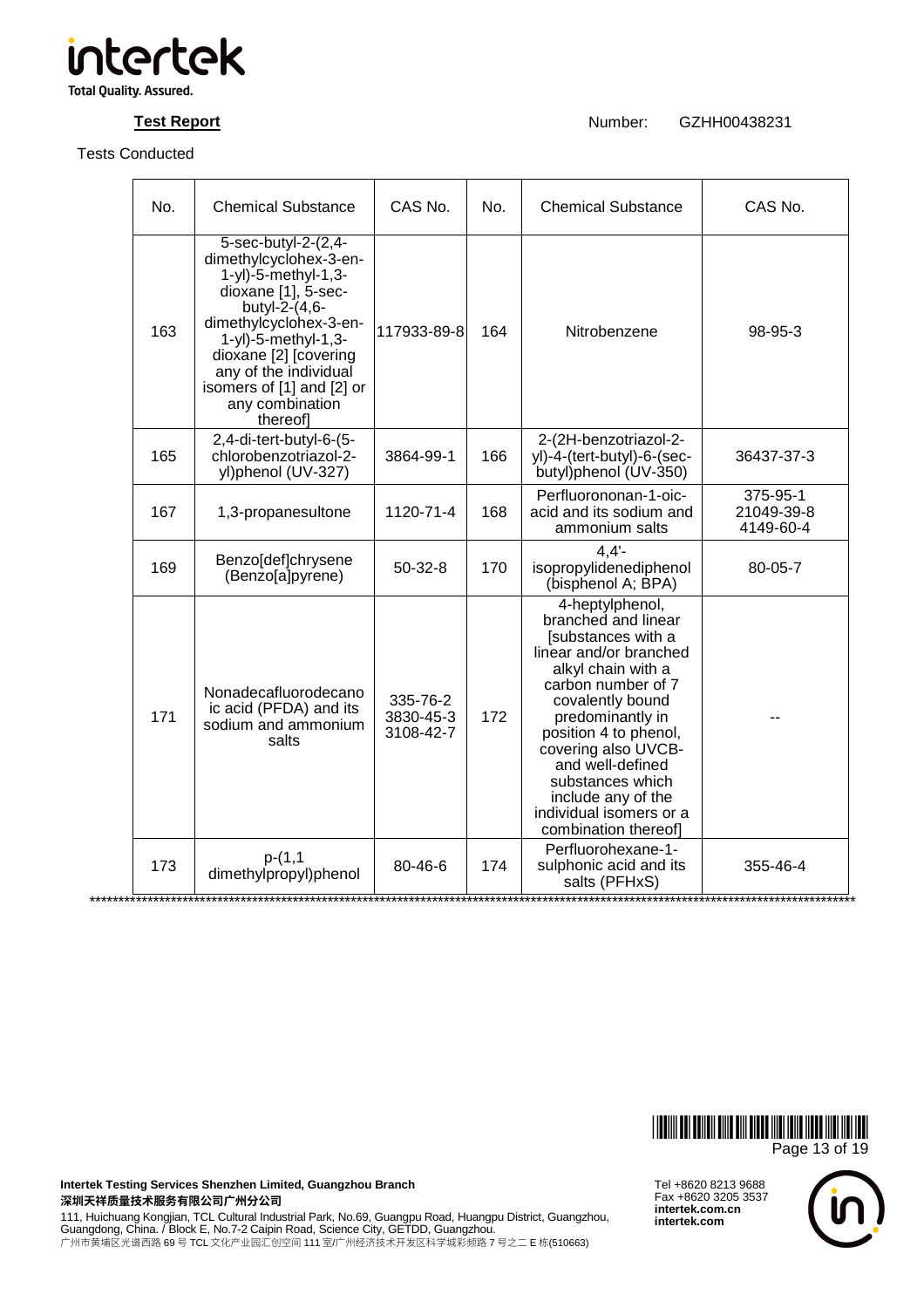

**Test Report Number:** GZHH00438231

| No. | <b>Chemical Substance</b>                                                                                                                                                                                                                            | CAS No.                                  | No. | <b>Chemical Substance</b>                                                             | CAS No.    |
|-----|------------------------------------------------------------------------------------------------------------------------------------------------------------------------------------------------------------------------------------------------------|------------------------------------------|-----|---------------------------------------------------------------------------------------|------------|
| 175 | 1,6,7,8,9,14,15,16,17<br>,17,18,18-<br>Dodecachloropentac<br>yclo[12.2.1.16,9.02,1<br>3.05,10] octadeca-<br>$7,15$ -diene<br>("Dechlorane<br>Plus"TM) [covering<br>any of its individual<br>anti- and syn-<br>isomers or any<br>combination thereof] | 13560-89-9<br>135821-74-8<br>135821-03-3 | 176 | Benz[a]anthracene                                                                     | 56-55-3    |
| 177 | Cadmium nitrate $\Delta$                                                                                                                                                                                                                             | 10325-94-7                               | 178 | Cadmium carbonateA                                                                    | 513-78-0   |
| 179 | Cadmium hydroxideA                                                                                                                                                                                                                                   | 21041-95-2                               | 180 | Chrysene                                                                              | 218-01-9   |
| 181 | Reaction products of<br>1,3,4-thiadiazolidine-<br>2,5-dithione,<br>formaldehyde and 4-<br>heptylphenol,<br>branched and linear<br>(RP-HP) [with ≥0.1%<br>w/w 4-heptylphenol,<br>branched and linear]                                                 |                                          | 182 | Benzene-1,2,4-<br>tricarboxylic acid 1,2<br>anhydride (trimellitic<br>anhydride, TMA) | 552-30-7   |
| 183 | Dicyclohexyl<br>phthalate (DCHP)                                                                                                                                                                                                                     | 84-61-7                                  | 184 | Octamethylcyclotetrasil<br>oxane (D4)                                                 | 556-67-2   |
| 185 | Decamethylcyclopent<br>asiloxane (D5)                                                                                                                                                                                                                | 541-02-6                                 | 186 | Dodecamethylcyclohex<br>asiloxane (D6)                                                | 540-97-6   |
| 187 | Lead                                                                                                                                                                                                                                                 | 7439-92-1                                | 188 | Disodium octaborateA                                                                  | 12008-41-2 |
| 189 | Benzo[ghi]perylene                                                                                                                                                                                                                                   | 191-24-2                                 | 190 | Terphenyl hydrogenate                                                                 | 61788-32-7 |



**Intertek Testing Services Shenzhen Limited, Guangzhou Branch**  深圳天祥质量技术服务有限公司广州分公司

111, Huichuang Kongjian, TCL Cultural Industrial Park, No.69, Guangpu Road, Huangpu District, Guangzhou,<br>Guangdong, China. / Block E, No.7-2 Caipin Road, Science City, GETDD, Guangzhou. 广州市黄埔区光谱西路 69 号 TCL 文化产业园汇创空间 111 室/广州经济技术开发区科学城彩频路 7 号之二 E 栋(510663)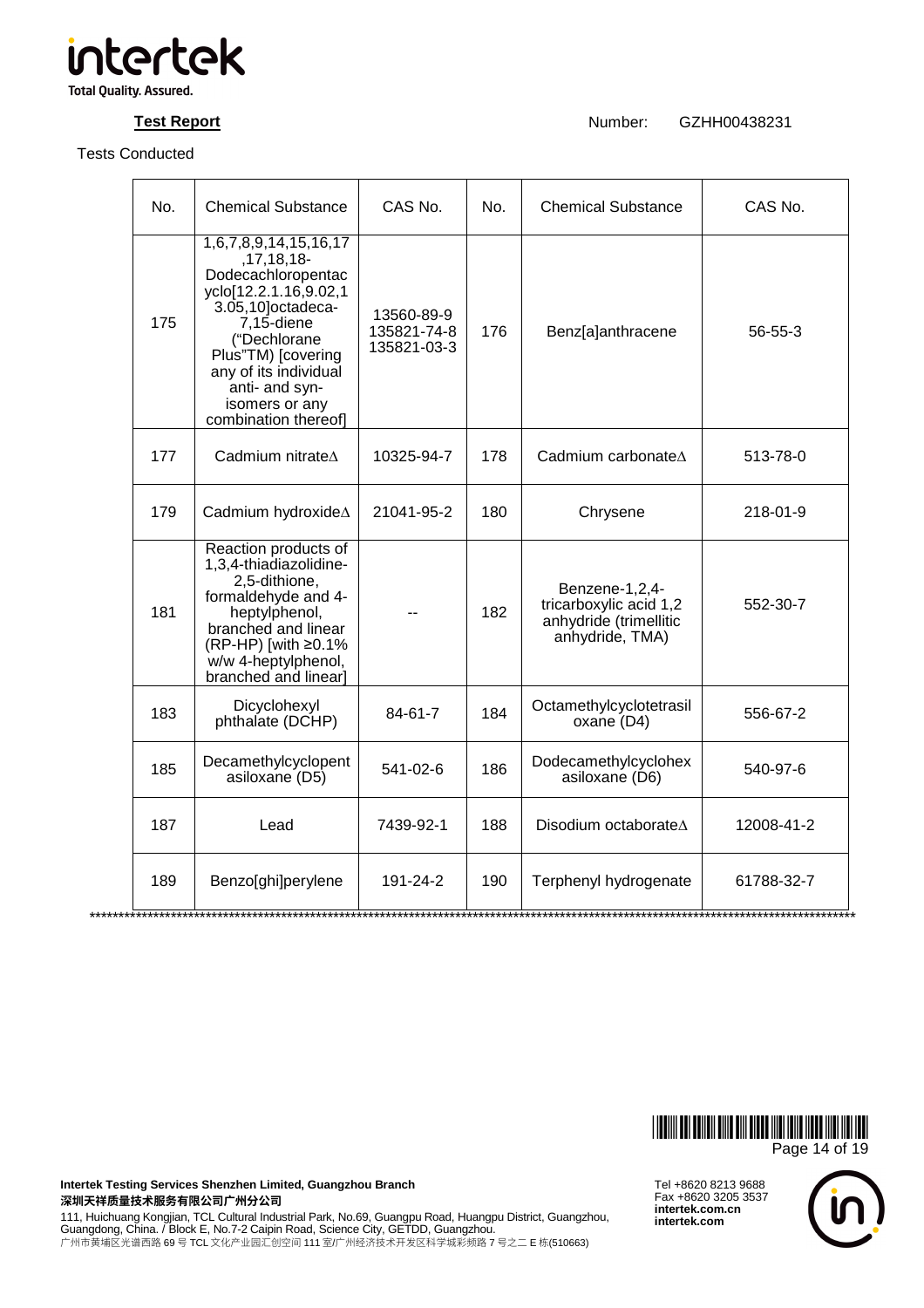

**Test Report Number:** GZHH00438231

| No. | <b>Chemical Substance</b>                                                                                                                           | CAS No.       | No. | <b>Chemical Substance</b>                                                                                                                                                        | CAS No.       |
|-----|-----------------------------------------------------------------------------------------------------------------------------------------------------|---------------|-----|----------------------------------------------------------------------------------------------------------------------------------------------------------------------------------|---------------|
| 191 | Ethylenediamine<br>(EDA)                                                                                                                            | 107-15-3      | 192 | 1,7,7-trimethyl-3-<br>(phenylmethylene)bicyc<br>lo[2.2.1]heptan-2-one                                                                                                            | 15087-24-8    |
| 193 | $2, 2-bis(4'-$<br>hydroxyphenyl)-4-<br>methylpentane                                                                                                | 6807-17-6     | 194 | Benzo[k]fluoranthene                                                                                                                                                             | 207-08-9      |
| 195 | Fluoranthene                                                                                                                                        | 206-44-0      | 196 | Phenanthrene                                                                                                                                                                     | $85 - 01 - 8$ |
| 197 | Pyrene                                                                                                                                              | 129-00-0      | 198 | 2,3,3,3-tetrafluoro-2-<br>(heptafluoropropoxy)pr<br>opionic acid, its salts<br>and its acyl halides<br>(covering any of their<br>individual isomers and<br>combinations thereof) |               |
| 199 | 4-tert-butylphenol<br>$(PT\dot{B}\dot{P})$                                                                                                          | 98-54-4       | 200 | 2-methoxyethyl acetate                                                                                                                                                           | 110-49-6      |
| 201 | Tris(4-nonylphenyl,<br>branched and linear)<br>phosphite (TNPP)<br>with $\geq 0.1\%$ w/w of 4-<br>nonylphenol,<br>branched and linear<br>$(4-NP) +$ |               | 202 | Diisohexyl phthalate                                                                                                                                                             | 71850-09-4    |
| 203 | 2-benzyl-2-<br>dimethylamino-4'-<br>morpholinobutyrophe<br>none                                                                                     | 119313-12-1   | 204 | $2$ -methyl-1- $(4-$<br>methylthiophenyl)-2-<br>morpholinopropan-1-<br>one                                                                                                       | 71868-10-5    |
| 205 | Perfluorobutane<br>sulfonic acid (PFBS)<br>and its salts                                                                                            |               | 206 | 1-vinylimidazole                                                                                                                                                                 | 1072-63-5     |
| 207 | 2-methylimidazole                                                                                                                                   | 693-98-1      | 208 | Dibutylbis(pentane-2,4-<br>dionato-O,O')tin $\Delta$                                                                                                                             | 22673-19-4    |
| 209 | Butyl 4-<br>hydroxybenzoate<br>(Butylparaben)                                                                                                       | $94 - 26 - 8$ | 210 | $ Bis(2-(2-$<br>methoxyethoxy)ethyl)<br>ether                                                                                                                                    | 143-24-8      |



**Intertek Testing Services Shenzhen Limited, Guangzhou Branch**  深圳天祥质量技术服务有限公司广州分公司

111, Huichuang Kongjian, TCL Cultural Industrial Park, No.69, Guangpu Road, Huangpu District, Guangzhou,<br>Guangdong, China. / Block E, No.7-2 Caipin Road, Science City, GETDD, Guangzhou. 广州市黄埔区光谱西路 69 号 TCL 文化产业园汇创空间 111 室/广州经济技术开发区科学城彩频路 7 号之二 E 栋(510663)

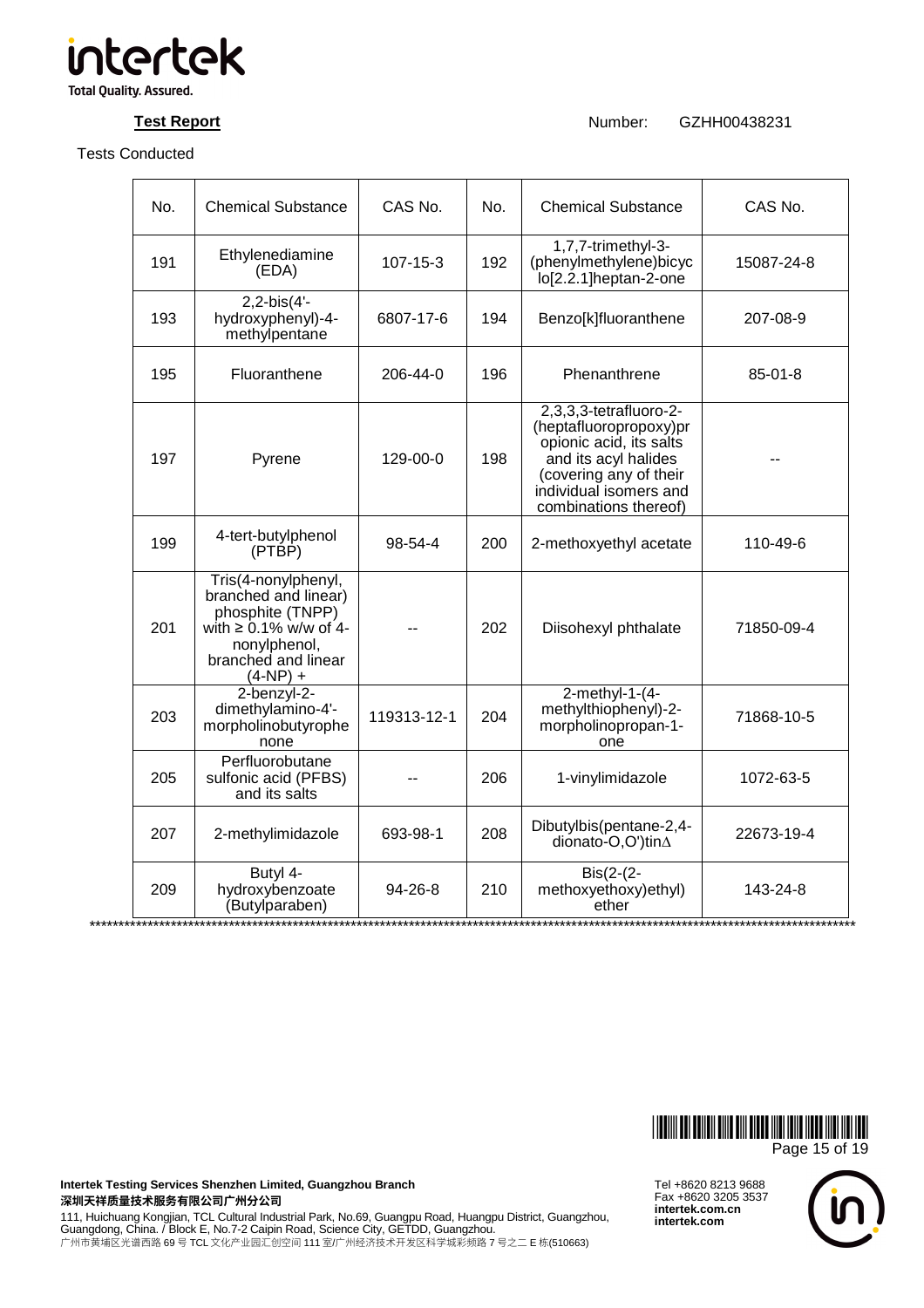

**Test Report Number:** GZHH00438231

| No. | <b>Chemical Substance</b>                                                                                                                                                                                                                 | CAS No.                                         | No. | <b>Chemical Substance</b>                                                          | CAS No.    |
|-----|-------------------------------------------------------------------------------------------------------------------------------------------------------------------------------------------------------------------------------------------|-------------------------------------------------|-----|------------------------------------------------------------------------------------|------------|
| 211 | Dioctyltin dilaurate,<br>stannane, dioctyl-,<br>bis(coco acyloxy)<br>derivs., and any<br>other stannane,<br>dioctyl-, bis(fatty<br>acyloxy) derivs.<br>wherein C12 is the<br>predominant carbon<br>number of the fatty<br>acyloxy moiety∆ |                                                 | 212 | 1,4-dioxane                                                                        | 123-91-1   |
| 213 | $2,2-$<br>bis(bromomethyl)pro<br>pane1,3-diol (BMP);<br>2,2-dimethylpropan-<br>1-ol, tribromo<br>derivative/3-bromo-<br>$2,2-$<br>bis(bromomethyl)-1-<br>propanol (TBNPA);<br>2,3-dibromo-1-<br>propanol (2,3-DBPA)                       | 3296-90-0<br>36483-57-5<br>1522-92-5<br>96-13-9 | 214 | $2-(4-tert$<br>butylbenzyl)propionald<br>ehyde and its individual<br>stereoisomers |            |
| 215 | $4,4'-(1-$<br>methylpropylidene)bi<br>sphenol                                                                                                                                                                                             | $77-40-7$                                       | 216 | Glutaral                                                                           | 111-30-8   |
| 217 | Medium-chain<br>chlorinated paraffins<br>(MCCP) (UVCB<br>substances<br>consisting of more<br>than or equal to 80%<br>linear chloroalkanes<br>with carbon chain<br>lengths within the<br>range from C14 to<br>C17)                         |                                                 | 218 | Orthoboric acid,<br>sodium salt∆                                                   | 13840-56-7 |



**Intertek Testing Services Shenzhen Limited, Guangzhou Branch**  深圳天祥质量技术服务有限公司广州分公司

111, Huichuang Kongjian, TCL Cultural Industrial Park, No.69, Guangpu Road, Huangpu District, Guangzhou,<br>Guangdong, China. / Block E, No.7-2 Caipin Road, Science City, GETDD, Guangzhou. 广州市黄埔区光谱西路 69 号 TCL 文化产业园汇创空间 111 室/广州经济技术开发区科学城彩频路 7 号之二 E 栋(510663)

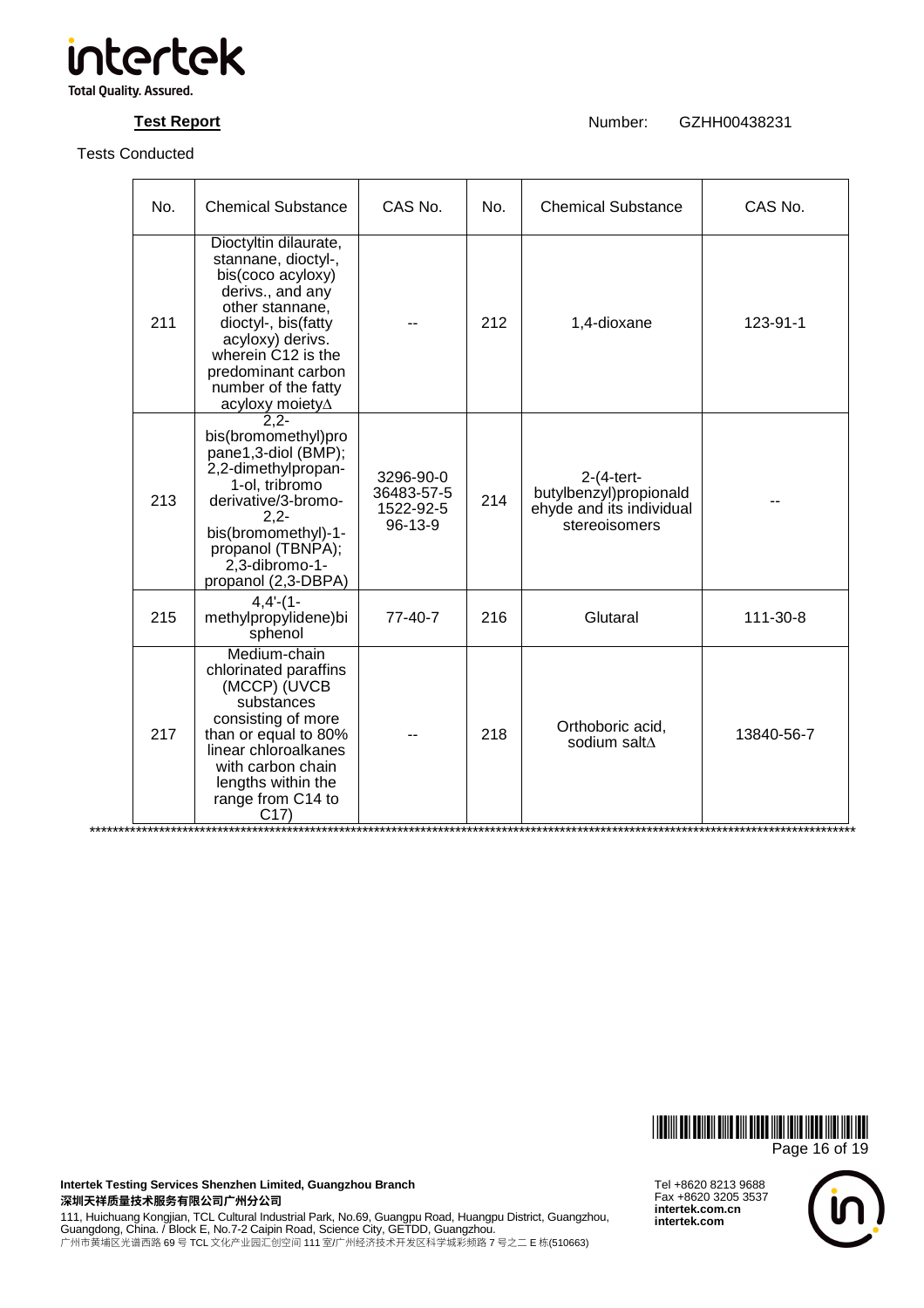

**Test Report** Number: GZHH00438231

| No. | <b>Chemical Substance</b>                                                                                                                                                                                      | CAS No.     | No. | <b>Chemical Substance</b>                                                                                                                                                              | CAS No.  |
|-----|----------------------------------------------------------------------------------------------------------------------------------------------------------------------------------------------------------------|-------------|-----|----------------------------------------------------------------------------------------------------------------------------------------------------------------------------------------|----------|
| 219 | Phenol, alkylation<br>products (mainly in<br>para position) with<br>C12-rich branched<br>alkyl chains from<br>oligomerisation,<br>covering any<br>individual isomers<br>and/ or combinations<br>thereof (PDDP) |             | 220 | 6,6'-di-tert-butyl-2,2'-<br>methylenedi-p-cresol                                                                                                                                       | 119-47-1 |
| 221 | tris $(2 -$<br>methoxyethoxy) vinyl<br>silane                                                                                                                                                                  | 1067-53-4   | 222 | $(\pm)$ -1,7,7-trimethyl-3-<br>$[(4-$<br>methylphenyl)methylen<br>e]bicyclo[2.2.1]heptan-<br>2-one covering any of<br>the individual isomers<br>and/or combinations<br>thereof (4-MBC) |          |
| 223 | S-<br>(tricyclo(5.2.1.02,6)d)<br>eca-3-en-8(or 9)-yl<br>O-(isopropyl or<br>isobutyl or 2-<br>ethylhexyl) O-<br>(isopropyl or isobutyl<br>or 2-ethylhexyl)<br>phosphorodithioate $\Delta$                       | 255881-94-8 |     |                                                                                                                                                                                        |          |

Tested proposed SVHC in the draft Commission Implementing Decision of June 2021:

| Chemical<br>Substance | CAS No.  | <b>Chemical Substance</b> | CAS No. |
|-----------------------|----------|---------------------------|---------|
| Resorcinol            | 108-46-3 |                           |         |

∆ = Determination was based on elemental analysis. The content was calculated based on assumption of worst-case.

\*\*\*\*\*\*\*\*\*\*\*\*\*\*\*\*\*\*\*\*\*\*\*\*\*\*\*\*\*\*\*\*\*\*\*\*\*\*\*\*\*\*\*\*\*\*\*\*\*\*\*\*\*\*\*\*\*\*\*\*\*\*\*\*\*\*\*\*\*\*\*\*\*\*\*\*\*\*\*\*\*\*\*\*\*\*\*\*\*\*\*\*\*\*\*\*\*\*\*\*\*\*\*\*\*\*\*\*\*\*\*\*\*\*\*\*\*\*\*\*\*\*\*\*\*\*\*\*\*\*\*\*

+ = The content was calculated based on assumption of worst-case.

\*GZHJ438231\* Page 17 of 19

**Intertek Testing Services Shenzhen Limited, Guangzhou Branch**  深圳天祥质量技术服务有限公司广州分公司

111, Huichuang Kongjian, TCL Cultural Industrial Park, No.69, Guangpu Road, Huangpu District, Guangzhou,<br>Guangdong, China. / Block E, No.7-2 Caipin Road, Science City, GETDD, Guangzhou. 广州市黄埔区光谱西路 69 号 TCL 文化产业园汇创空间 111 室/广州经济技术开发区科学城彩频路 7 号之二 E 栋(510663)

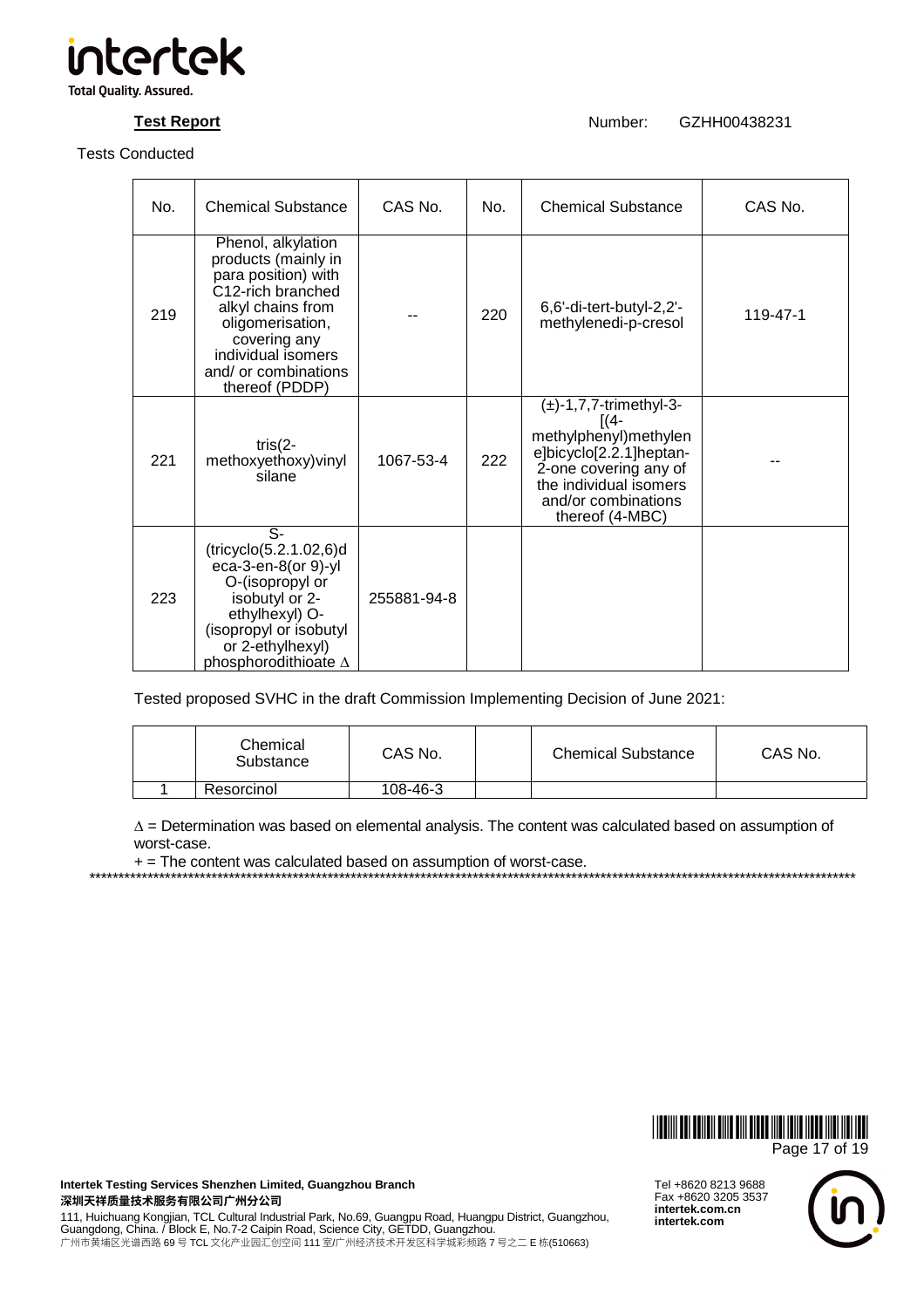

**Test Report** Number: GZHH00438231

Tests Conducted

## **(C) SVHC Requirements**

Following substances may be identified as substance of very high concern (SVHC):

Substances classified as:

- (a) Carcinogenicity category 1A or 1B;
- (b) Germ cell mutagenicity category 1A or 1B;
- (c) Reproductive toxicity category 1A or 1B, adverse effects on sexual function and fertility or on development;
- (d) Persistent, bioaccumulative and toxic (PBT)
- (e) Very persistent and very bioaccumulative (vPvB)
- (f) Other substances for which there is scientific evidence of probable serious effects to human health or the environment which give rise to an equivalent level of concern, such as endocrine disrupters

### **REACH Requirement:**

As per Article 7 of Regulation (EC) No 1907/2006 (REACH) as amended, if a substance of very high concern (SVHC) on the Candidate List for Authorisation is present in articles above a concentration of 0.1% weight by weight (w/w) and the substance is present in those articles in quantities totalling over 1 tonne per producer or per importer per year, then the producer or importer shall notify the European Chemicals Agency (ECHA). The notifications have to be submitted no later than 6 months after the inclusion in the Candidate List. The information to be notified shall include the following:

(a) Identity and contact details of the producer or importer;

- (b) Registration number(s), if available;
- (c) Identity of the substance;
- (d) Classification of the substance(s);
- (e) Brief description of the use(s) of the substance(s) in the article and of the uses of the article(s);
- (f) Tonnage range of the substance(s).

As per Article 33(1) of Regulation (EC) No 1907/2006 (REACH) as amended, any supplier of an article containing a substance of very high concern (SVHC) on the Candidate List for Authorisation in a concentration above 0.1% weight by weight (w/w) shall provide the recipient of the article with information of safe use of the article. An article meets the requirement of Article 33(1) by default when no SVHC exceeds 0.1% weight by weight (w/w).

As per Article 33(2) of Regulation (EC) No 1907/2006 (REACH) as amended, any supplier of an article containing a substance of very high concern (SVHC) on the Candidate List for Authorisation in a concentration above 0.1% weight by weight (w/w) shall provide the consumer on request with information of safe use of the article, within 45 days of receipt of the request.

As per Court of Justice of the European Union Judgment in Case C-106/14, Press Release No 100/15 dated 10 September 2015, each of the articles incorporated as a component of a complex product is covered by the relevant duties to notify and provide information when they contain a substance of very high concern in a concentration above 0.1% of their mass. \*\*\*\*\*\*\*\*\*\*\*\*\*\*\*\*\*\*\*\*\*\*\*\*\*\*\*\*\*\*\*\*\*\*\*\*\*\*\*\*\*\*\*\*\*\*\*\*\*\*\*\*\*\*\*\*\*\*\*\*\*\*\*\*\*\*\*\*\*\*\*\*\*\*\*\*\*\*\*\*\*\*\*\*\*\*\*\*\*\*\*\*\*\*\*\*\*\*\*\*\*\*\*\*\*\*\*\*\*\*\*\*\*\*\*\*\*\*\*\*\*\*\*\*\*\*\*\*\*\*\*\*

> \*GZHJ438231\* Page 18 of 19

**Intertek Testing Services Shenzhen Limited, Guangzhou Branch**  深圳天祥质量技术服务有限公司广州分公司

111, Huichuang Kongjian, TCL Cultural Industrial Park, No.69, Guangpu Road, Huangpu District, Guangzhou, Guangdong, China. / Block E, No.7-2 Caipin Road, Science City, GETDD, Guangzhou. 广州市黄埔区光谱西路 69 号 TCL 文化产业园汇创空间 111 室/广州经济技术开发区科学城彩频路 7 号之二 E 栋(510663)